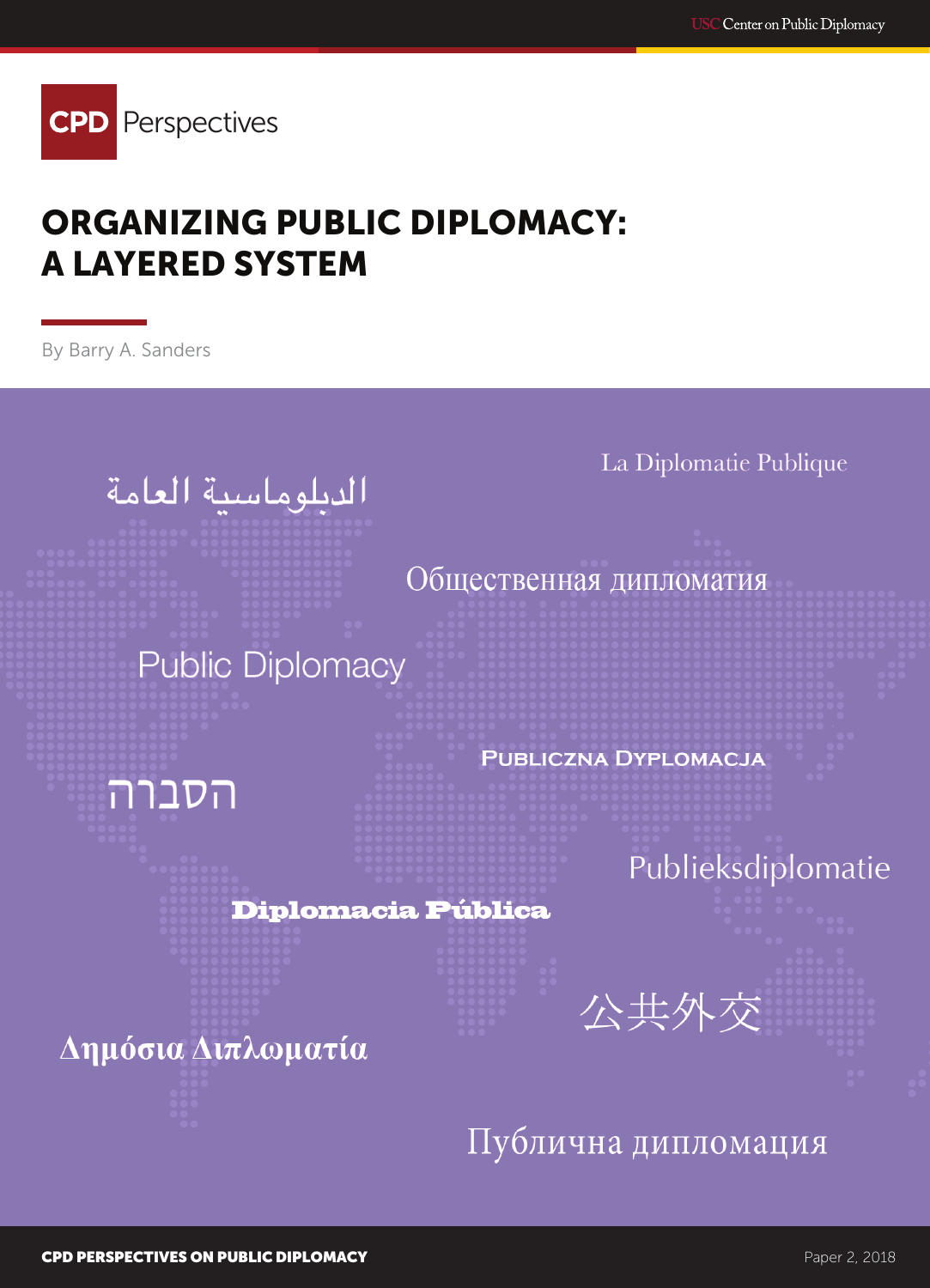# Organizing Public Diplomacy: A Layered System

Barry A. Sanders

March 2018 Figueroa Press Los Angeles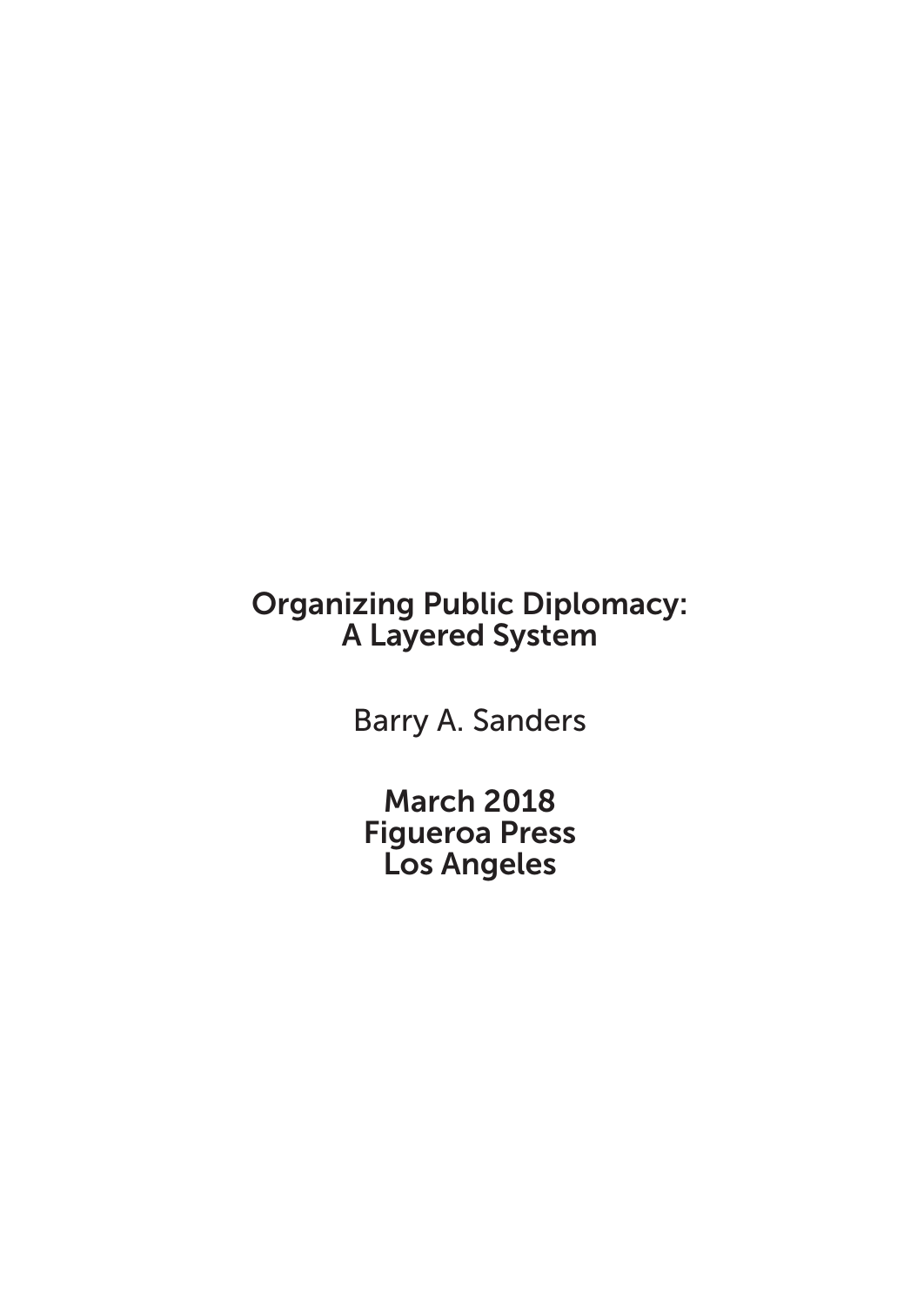#### ORGANIZING PUBLIC DIPLOMACY: A LAYERED SYSTEM

#### by Barry A. Sanders

Guest Editor Vivian S. Walker Faculty Fellow, USC Center on Public Diplomacy

> Published by FIGUEROA PRESS 840 Childs Way, 3rd Floor Los Angeles, CA 90089 Phone: (213) 743-4800 Fax: (213) 743-4804 www.figueroapress.com

Figueroa Press is a division of the USC Bookstores

Produced by Crestec, Los Angeles, Inc. Printed in the United States of America

#### Notice of Rights

Copyright © 2018. All rights reserved. Except for the quotation of short passages for the purposes of criticism and review, no part of this book may be reproduced in any form or by any means, electronic or mechanical, including photocopying, recording, or any information storage and retrieval system now known or to be invented, without prior written permission from the author, care of Figueroa Press.

#### Notice of Liability

The information in this book is distributed on an "As is" basis, without warranty. While every precaution has been taken in the preparation of this book, neither the author nor Figueroa nor the USC University Bookstore shall have any liability to any person or entity with respect to any loss or damage caused or alleged to be caused directly or indirectly by any text contained in this book.

Figueroa Press and the USC Bookstores are trademarks of the University of Southern California.

> ISBN-13: 978-0-18-222930-7 ISBN-10: 0-18-222930-0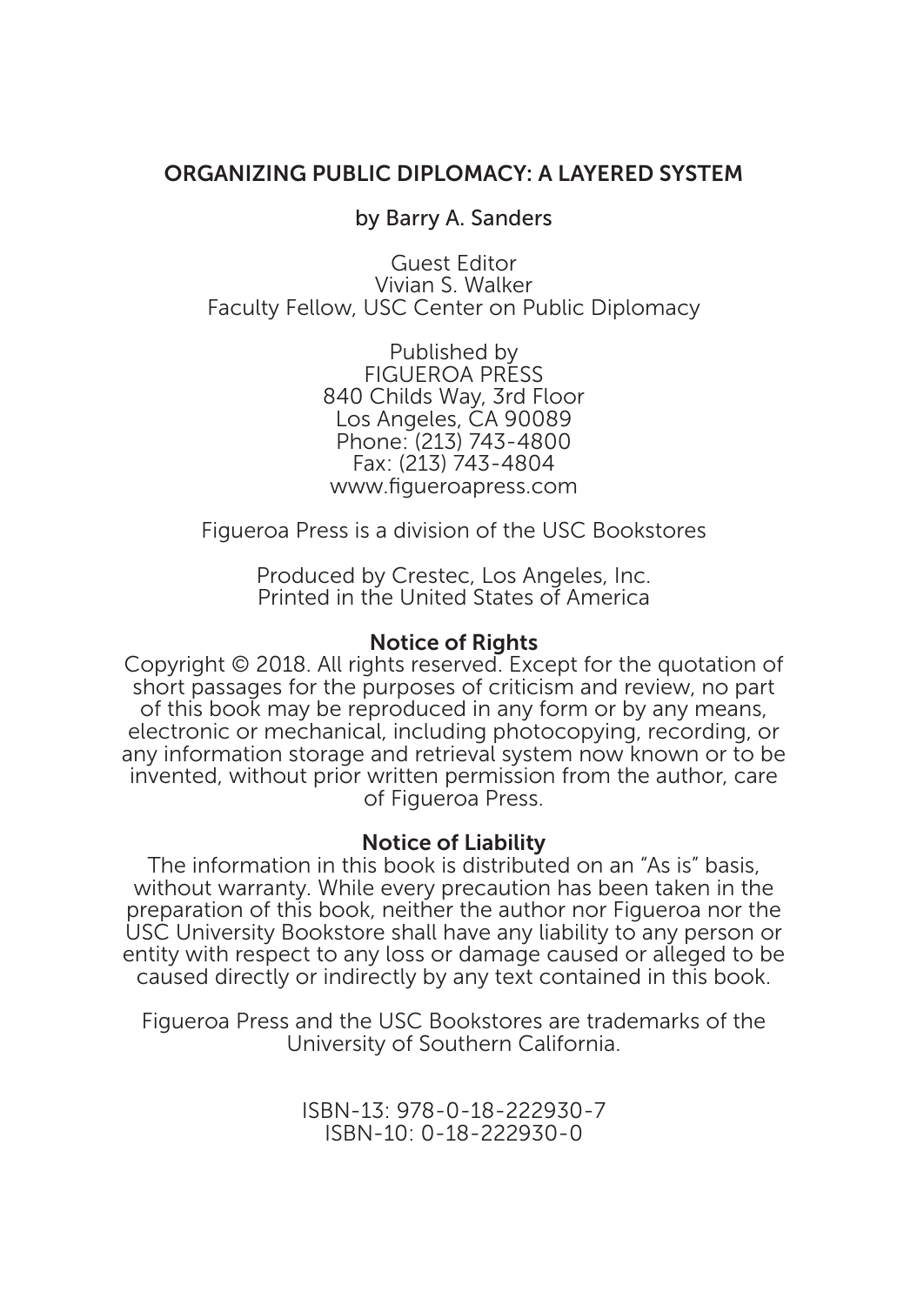#### About the USC Center on Public Diplomacy

The USC Center on Public Diplomacy (CPD) was established in 2003 as a partnership between the Annenberg School for Communication & Journalism and the School of International Relations at the University of Southern California. It is a research, analysis and professional education organization dedicated to furthering the study and practice of global public engagement and cultural relations.

Since its inception, CPD has become a productive and recognized leader in the public diplomacy research and scholarship community. Having benefited from international support within academic, corporate, governmental and public policy circles, it is now the definitive go-to destination for practitioners and international leaders in public diplomacy, while pursuing an innovative research agenda.

USC received the 2008 Benjamin Franklin Award for Public Diplomacy from the U.S. State Department in recognition of the university's teaching, training and research in public diplomacy.

#### CPD's Mission

The USC Center on Public Diplomacy seeks to advance and enrich the study and practice of public diplomacy through research, professional education and public engagement.

#### CPD Perspectives

CPD Perspectives on Public Diplomacy is a periodic publication by the USC Center on Public Diplomacy (CPD), that highlights scholarship intended to stimulate critical thinking about the study and practice of public diplomacy.

Designed for both the practitioner and the scholar, this series illustrates the breadth of public diplomacy—its role as an essential component of international relations and the intellectual challenges it presents to those seeking to understand this increasingly significant factor in global society.

CPD Perspectives is available electronically in PDF form on CPD's website (www.uscpublicdiplomacy.org) and in hard copy by request.

For general inquiries and to request additional copies of this paper, please contact:

USC Center on Public Diplomacy at the Annenberg School University of Southern California 3502 Watt Way, Suites 232-234 Los Angeles, CA 90089-0281 Tel: (213) 821-2078; Fax: (213) 821-0774 cpd@usc.edu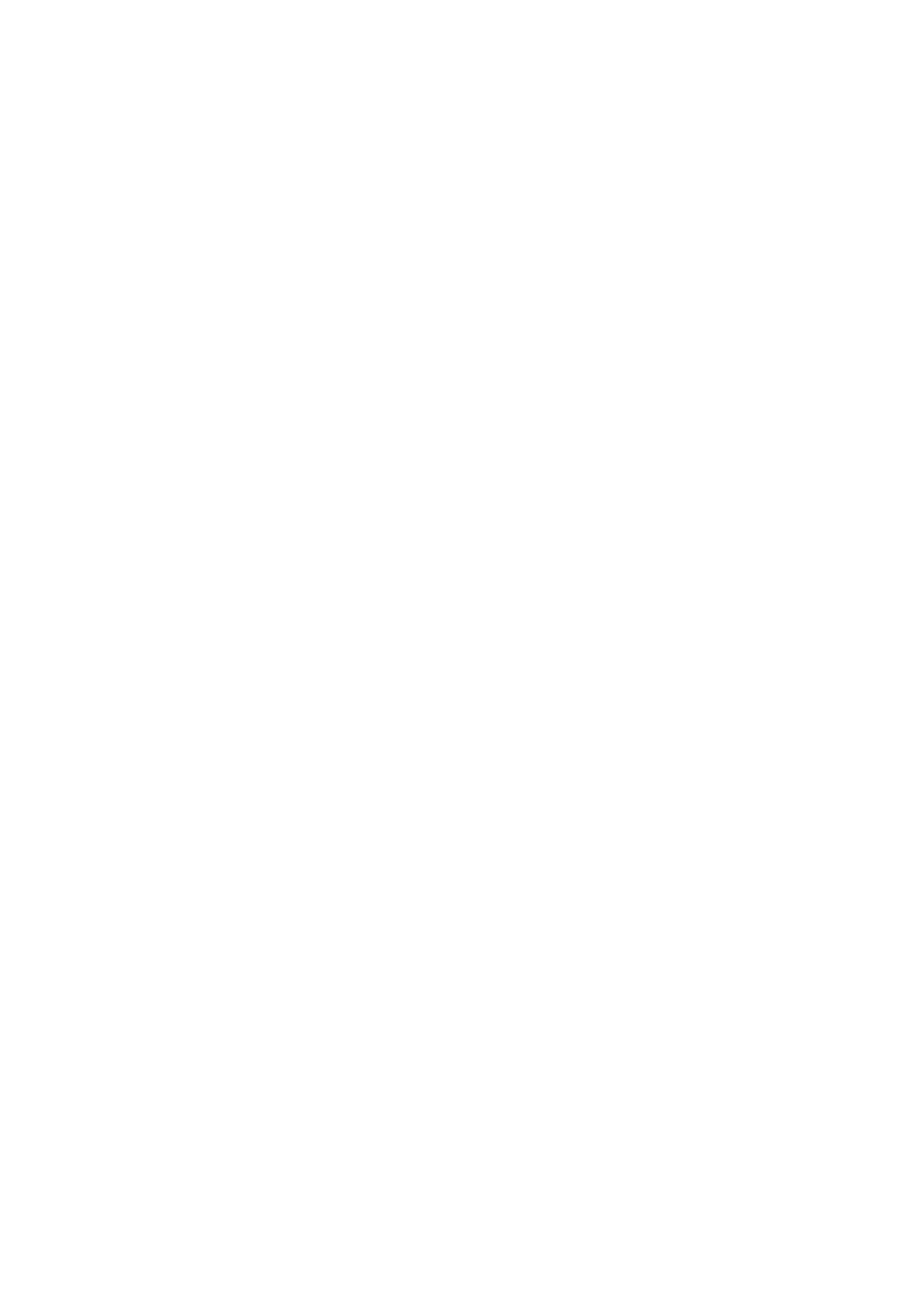## Organizing Public Diplomacy: A Layered System

Teaching and learning the discipline known as public diplomacy can be difficult and confusing. Its many parts do not seem to fit together. The definition of public diplomacy is easy enough: the art and science of communicating with foreign publics in the interest of your nation. But so many disparate activities fit that definition! How can we find the relationships between things as different as wartime propaganda and Fulbright scholarships or ISIS decapitation videos and Voice of America news broadcasts? They are all public diplomacy. I know of no existing theoretical system that pulls these threads together. What we need is a way to organize the discipline so that the pieces relate to each other coherently. I propose we do that by creating layers of inquiry and activity that, taken together, constitute the whole field and all its components.

### 1. The Minds of the Audience

Any study of public diplomacy ought to begin with an inquiry into how people form their ideas and how those ideas may change. These are fundamental questions in the art and science of persuasion and communication. Who is the audience? What do they think? How fixed are their ideas? Are new ideas carefully considered or quickly filtered through stereotypes? Any company selling a product or service starts with these questions. Public diplomats must do so, too. Governments are not oblivious to this and often engage in polling, focus groups and other audience research. Nevertheless, too often government agencies involved in public diplomacy issue messages reflecting national policy with little or no adjustment to account for the listeners' receptivity.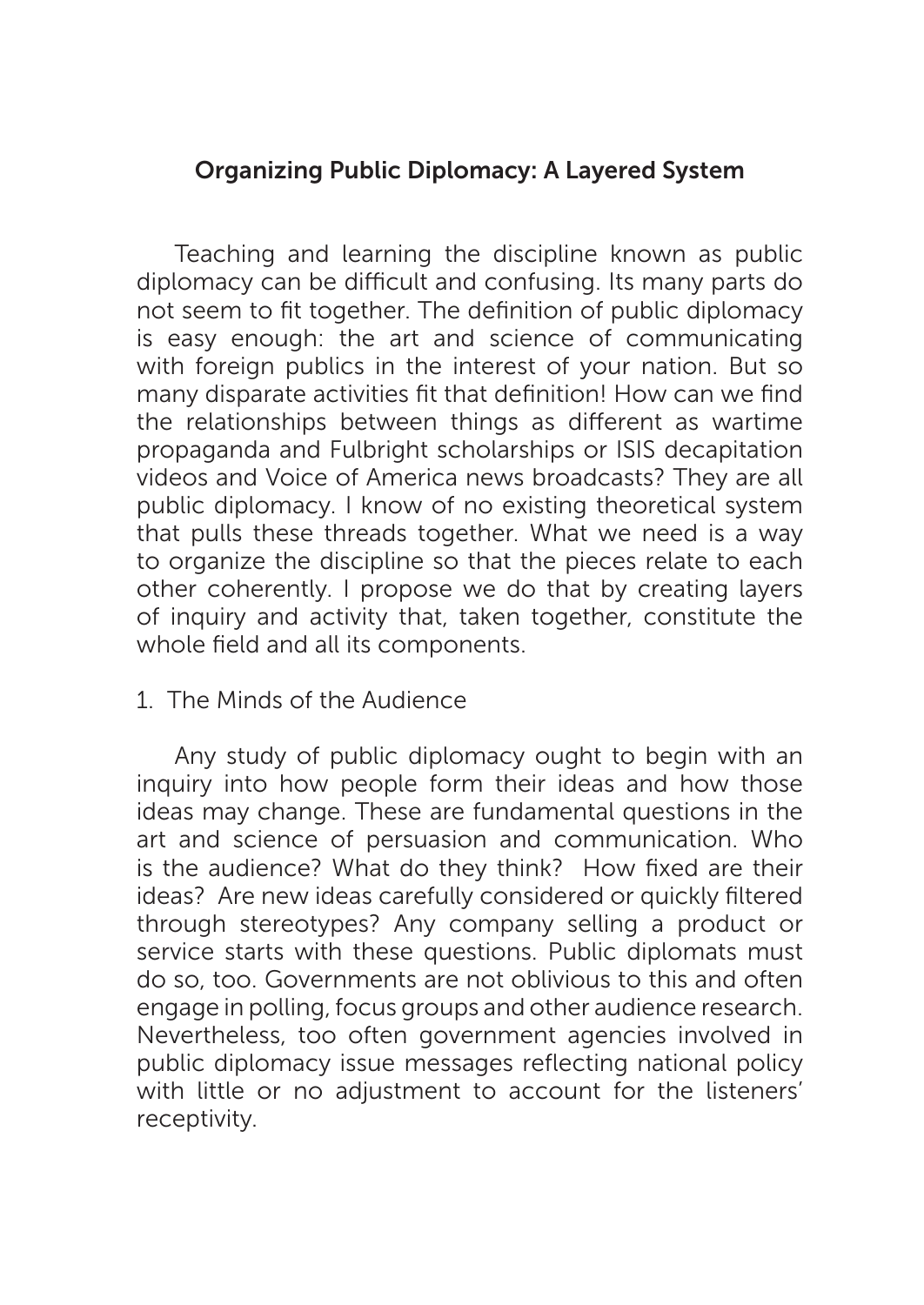The study of the minds of the audience ultimately entails all that is or could be known about human nature. That is far too broad a set of questions for we public diplomacy specialists to tackle alone. However, we are not left to our own devices in answering these questions. Studies of the brain and how it operates abound. There is a veritable library of scientific material on the formation of memories, imagination and ideas. There is a similar fount of experiential writing by people who have spent lifetimes teaching and persuading. No trial lawyer could persuade a jury without a trained, experienced, or intuitive understanding of human nature. Successful politicians all have the knack. At a bridge between scholars and lay practitioners of the art of persuasion stand some excellent references for a general  $readership.<sup>1</sup>$  Writings such as these deal with central issues in public diplomacy: how do people generate ideas? How do they remember ideas? How do people hold conflicting ideas? Why are some ideas stronger or more permanent than others? What does it take to change minds? The entire field of social psychology is devoted to this inquiry. Before embarking on the study or practice of the tools of public diplomacy, we must try to understand what is going on in the minds of the audience and how we might affect it. It is fundamental.

To apply our knowledge of how the mind works, we must also consider the impediments to gaining access to the minds of the audience. Unlike the days of the Cold War, in which some foreign audiences living under censoring regimes were starved for news and information about the outside world, most of the globe's populations are now flooded with more information than they can absorb. Internet users everywhere filter and search for what they read, and they tend to self-censor information to match that with which they agree. The challenge is to get past the filter and grab the attention of the audience in order to have a chance to affect their views. Students of the field must study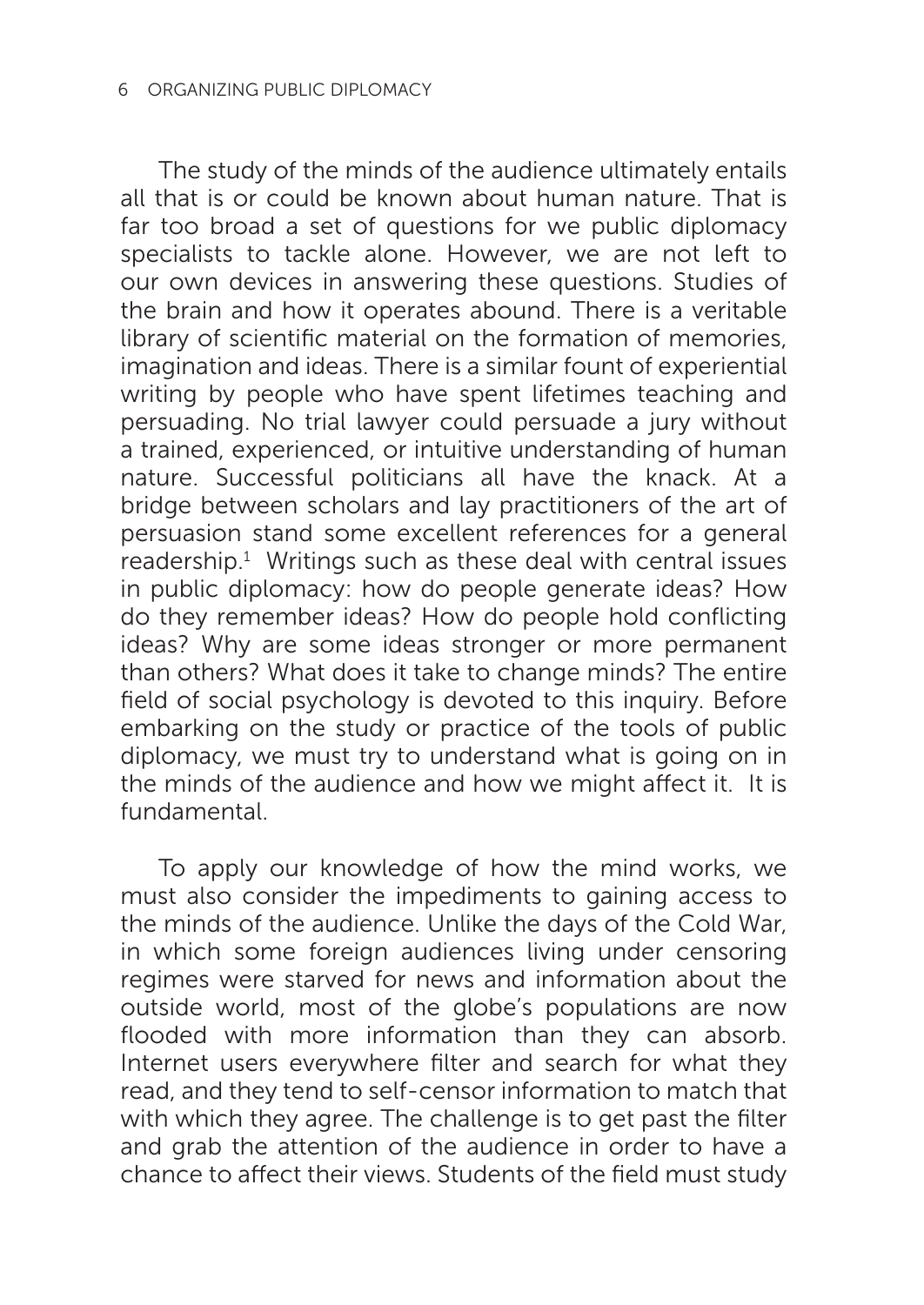the keys to reaching people's minds if they are to learn to craft messages that move listeners.<sup>2</sup>

Next, what makes someone believe what you tell them? The coin of this realm is credibility. Aristotle taught that credibility comes with "logos", "ethos" and "pathos"—good sense, good moral character and good will. Synonyms for those three terms form the advice on credibility by virtually every thinker on the subject who has come after Aristotle. These thinkers require our understanding.

## 2. Typology

The next layer of analysis considers the practice of public diplomacy in its various major categories: what are we trying to achieve in affecting people's thinking? Are we trying to have people understand the world differently; create new acquaintanceships and friendships; or change what they think of us? Do we expect an immediate result or a long-term shift? Do we want to proceed by compulsion or attraction? Public diplomacy activities can be filed generally into these different slots.

Often, scholars separate public diplomacy techniques into those that are "informational" and those that are "relational".3 The informational are communications to foreign publics that convey information the speaker would like the audience to understand and believe. For example, the American Declaration of Independence, a political manifesto primarily aimed at a domestic audience, also referred to a "decent respect to the opinions of mankind" and laid out to the world the causes that impelled the colonists to separate from Britain. It sought to inform.

The "relational" are all the techniques that build friendships and interpersonal understanding such as exchange programs, tourism, collaborative efforts and cultural and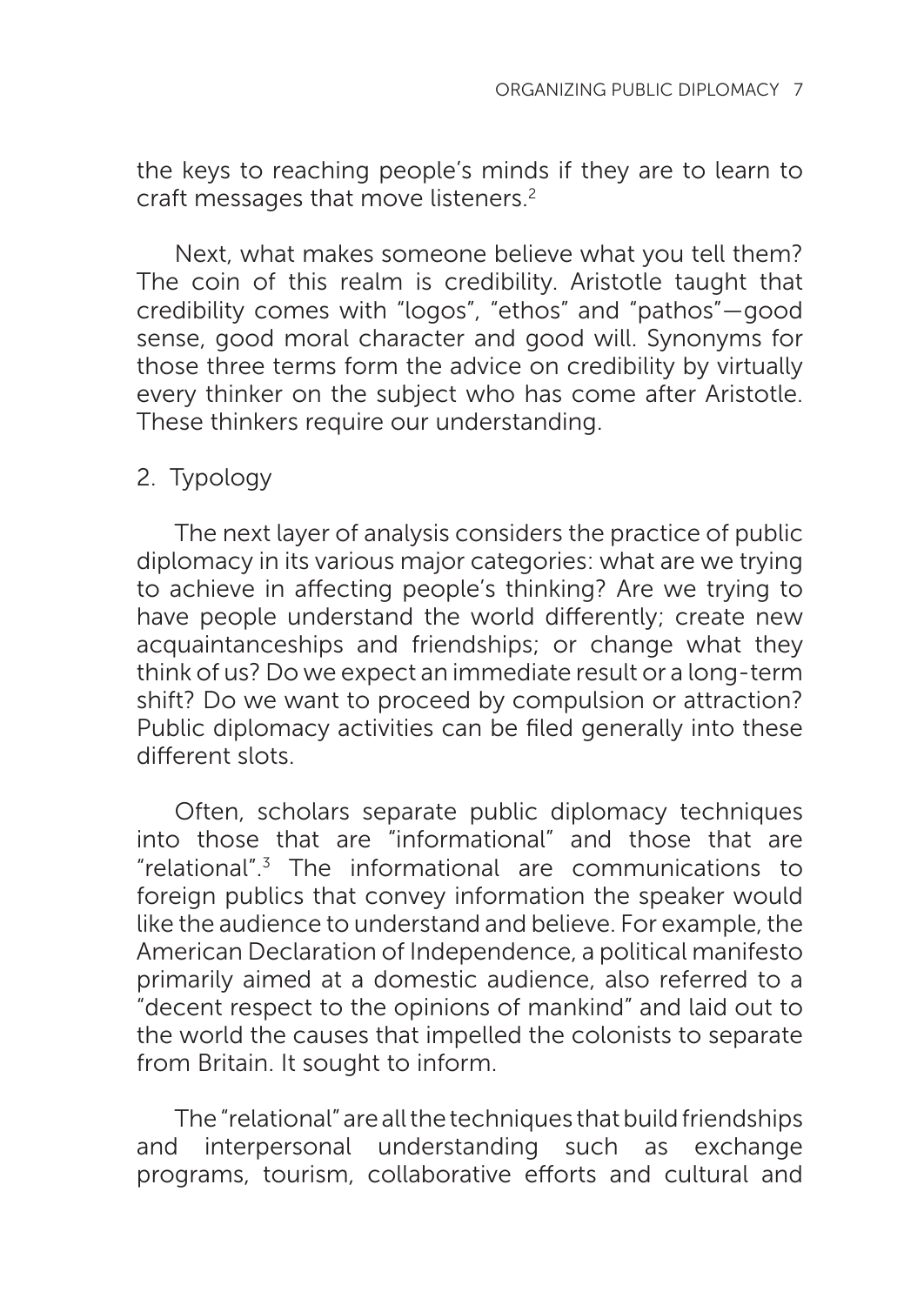sports engagements. Relational activities interact with the informational in that relationships are intended to create trusting affinities that lay the groundwork for believing information that may later be conveyed. Moreover, personal relationships are a public diplomacy end in themselves to the extent that they humanize foreigners so that conflict with them is less likely.<sup>4</sup>

Strangely omitted from this standard approach is the third category of "reputational" communication. Public diplomacy intended to enhance the image of a nation is what most lay people think of when they think of public diplomacy. Reputational public diplomacy may make use of informational material and relationship programs, but its objective is the fashioning of a reputation that goes beyond any particular information or any group of relationships. This practice is broadly described as "nation branding".5 The goals are to build general acceptance of and admiration for a nation; consequent receptivity to its messages; and, perhaps, a boost in tourism, trade or investment.

The three categories can be further subdivided into whether the communication is intended for short- or long-term impact. Normally, short-term effects are the province of informational public diplomacy. If you want someone to act in a certain way soon, you will have to tell them something of substance. Relational and reputational techniques (and some informational messages) are intended to create receptivity to believing what you will later say. They are long-term exercises. The contrast between short-term and long-term is comparable to the difference in the world of commercial communication between advertising and public relations. Advertising is a form of strategic communication, a call to action—"please buy this product"—while public relations sets the stage for later calls to action through enhancing familiarity and admiration for a company or its product. Long-term public diplomacy communications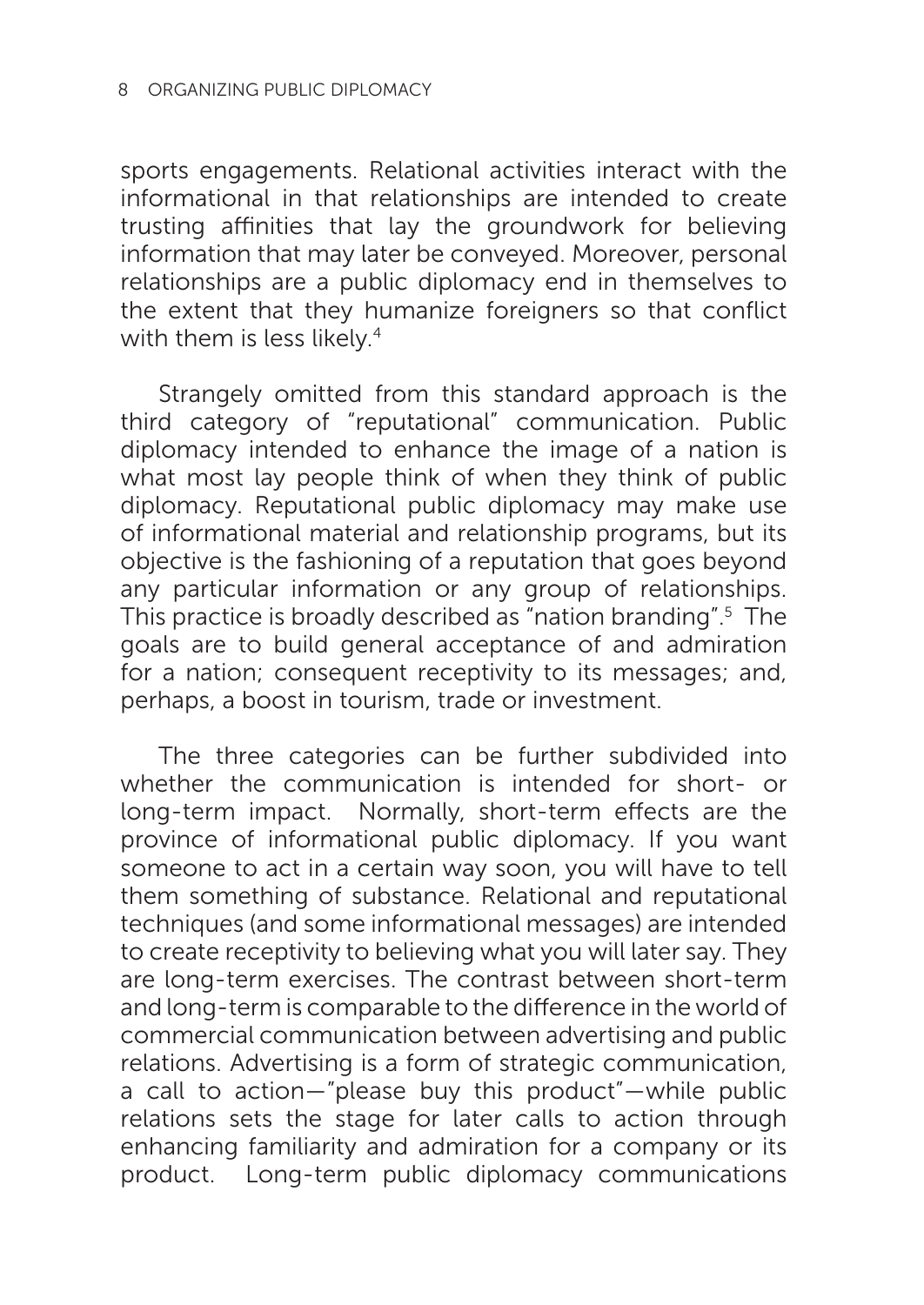analogously increase credibility and a willingness to listen to later messaging aimed at an immediate effect.

Each of the three categories can also be subdivided into whether the method used is attraction or compulsion or a combination of the two. Joseph Nye postulated the importance of "soft power" as a nation's attractiveness to others and as distinct from its power to influence others through coercion. $6$  The concept of soft power is that people willingly accept the positions of nations which they admire. "Hard power", in contrast, is persuasion by threat or by military, financial or commercial actions that seek to compel acceptance. In the years since Professor Nye wrote of soft power, many have expanded its definition to include anything short of kinetic military activity. The Obama Administration argued for the use of the term "smart power" as the deployment of all tools, soft and hard, in pursuit of the national interest.

Whether "hard", "soft" or "smart", communication in pursuit of the national interest is the definition of public diplomacy. Public diplomacy is not always friendly or even honest. Within each of these categories of public diplomacy, the study then turns to the methods and content of messaging.

## 3. Techniques

How do we act to get to our informational, relational or reputational objectives? Using our knowledge of human nature and the categories of tools at our disposal, what do we do?

Listening to the audience before, during and following a communication is a crucial tactic. "Listening is an actor's attempt to manage the international environment by collecting and collating data about publics and their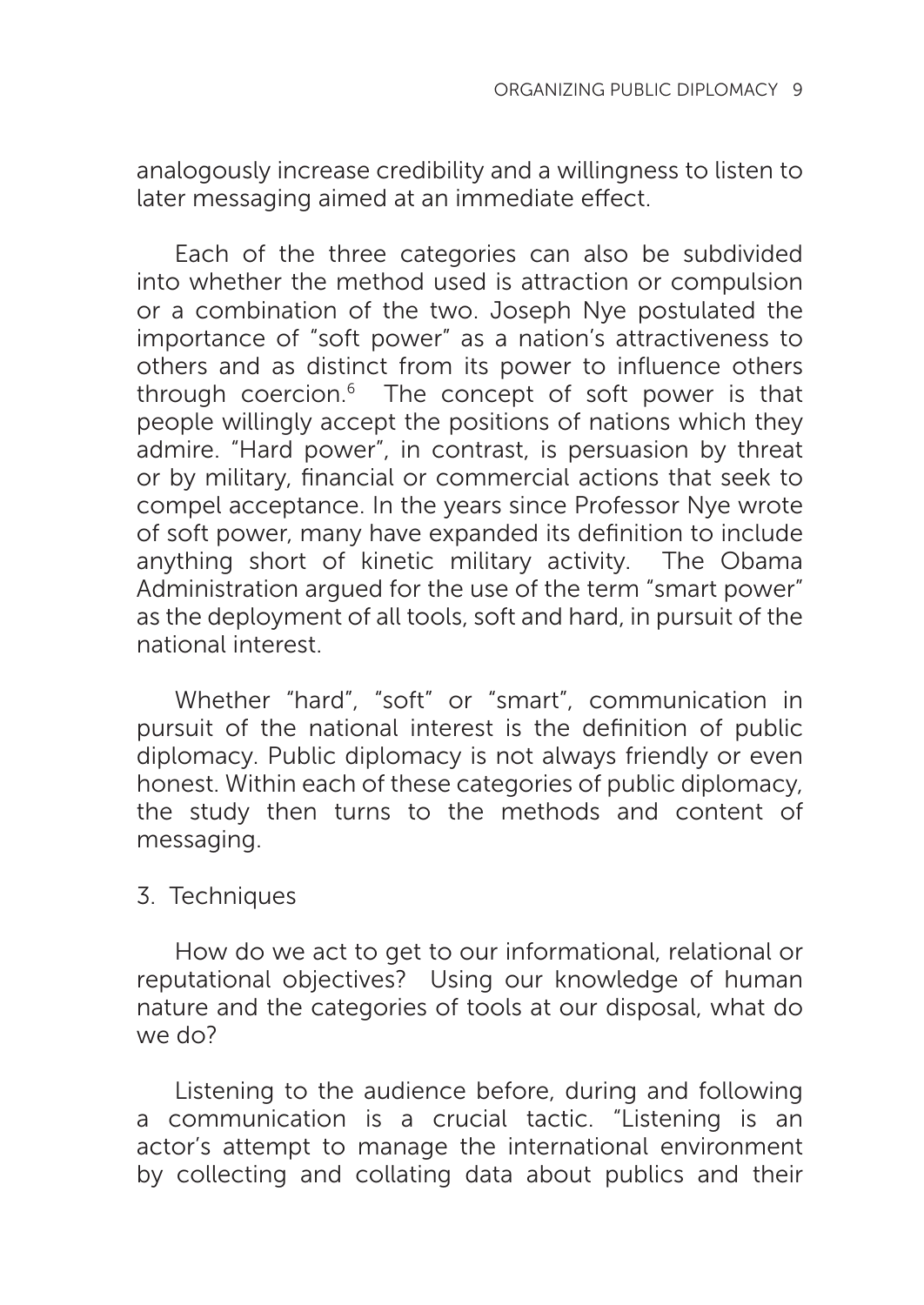opinions overseas and using that data to redirect its policy or its wider public diplomacy approach accordingly."7 Listening allows the diplomat to understand the audience's needs and concerns. Moreover, listening has value in and of itself because people everywhere resent being ignored. This feeling is strongest among those on the weak side of a power imbalance. The act of listening overcomes resentment and educates diplomats. They learn how to tailor their messages, if not the nation's underlying policies.

Some listening must be done scientifically. Professional audience research is necessary to create public diplomacy programs that understand the audience. Further evaluations are valuable during and following campaigns to assess their impact. Attitude surveys such as the Pew Global Attitudes Project and conventional focus groups help measure progress. As social media programs proceed, evaluation entails counting followers, hits, retweets and the like, as well as using analytics to target the message to intended recipients. Analyzing effects on an ongoing basis allows mid-course adjustments in the current campaign and improvements in future campaigns. Understanding the minds of the audience is a matter of constant assessment and re-assessment. Further, statistically supportable demonstrations of success are keys to future financial and political support for renewed activities. Thus, the discipline of public diplomacy entails studying statistical methods as well as the strengths and weaknesses of polling and other analytics.

In crafting the message, a technique that couples an appeal to emotion with data and reasoning is often most effective. Visceral reactions are strong and enduring. Love, hate, fear, joy and other feelings tend to prevail over any arguments based on logic. Better yet, combine the two. Communications that convey facts and reasoning can be paired with an effort to get an emotional response.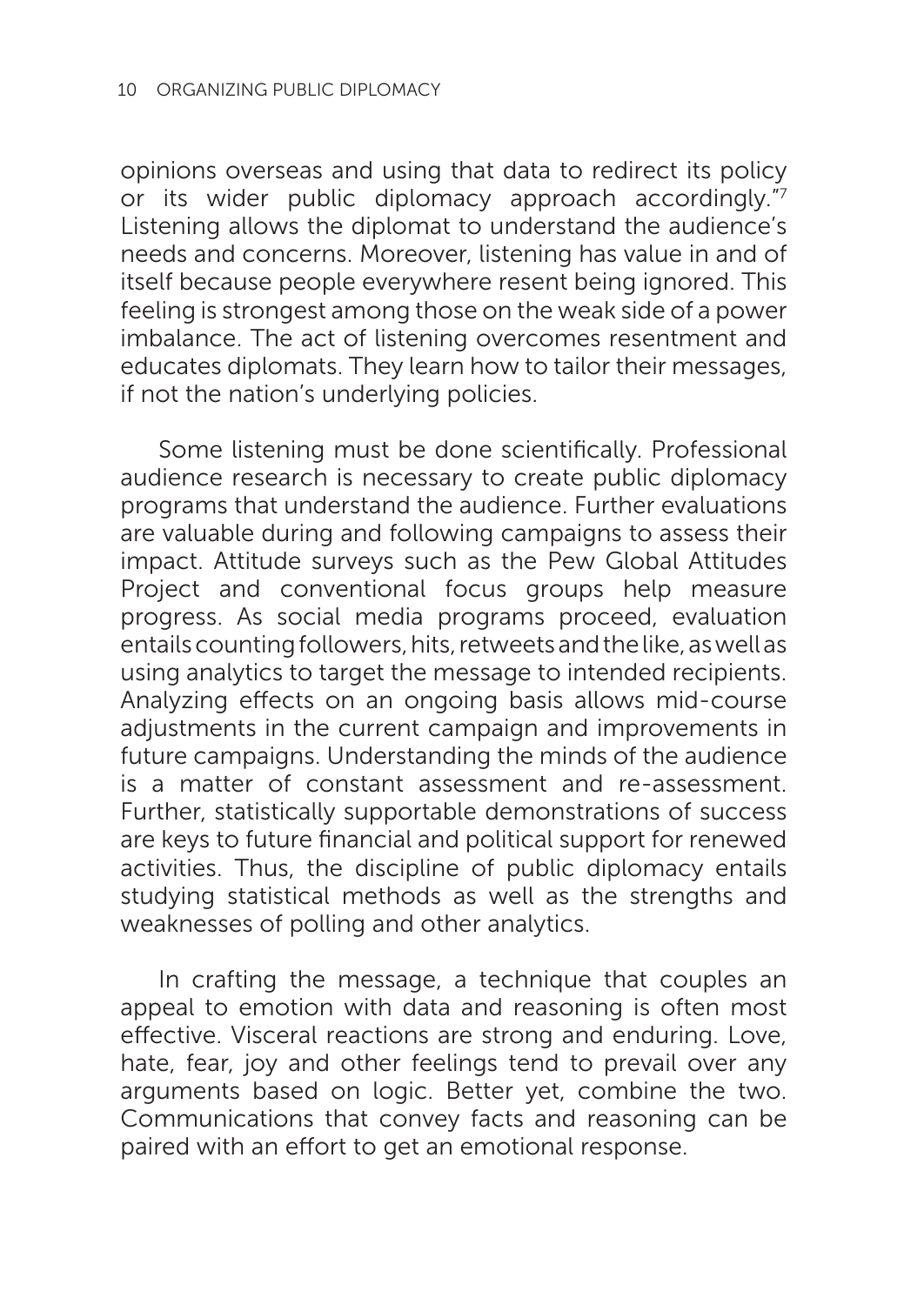Story-telling is a powerful tactic in advocacy. Audiences become engaged with well-told narratives. People also place great credibility in things they have been shown, not just told. They place the most faith in ideas they think they have developed on their own so that the most persuasive arguments take the listener to almost the end of the story and allow the listener to draw the conclusion. Then it is theirs, and they are likely to cling to it.

Is a message best sent by words, deeds or both? United States' warships arriving on the scene of a tsunami as "first responders" is a powerful message of selflessness and caring. Food aid supplied to famine-plagued communities can build friendships. However, even the tactic of practicing good deeds needs to be deployed with care. Some nations refuse help for fear of appearing weak or incapable. Perhaps this was at work when Japan initially refused offers of help from the United States in its 2011 nuclear meltdown/tsunami disaster.8 Other nations decline humanitarian aid out of suspicion of the donors' motives. International efforts to provide polio vaccinations, AIDS assistance and other relief have encountered refusals on such grounds. For instance, in 2008 Myanmar accepted food and other material aid but warily refused to allow relief workers to enter the country to tend to victims of a cyclone and flood.<sup>9</sup>

Similar to narratives in which the listener participates, deeds are most effective when done as collaborative activities. As in the work of the Peace Corps, when people work alongside each other in a joint project, they build relationships that are stronger than those built on courtesy and conversation, and they yield a greater emotional attachment to the people involved and to the common objective.10

Silence is a tactic, too, and the audience can read a message in it. When Saudi Arabia apparently kidnapped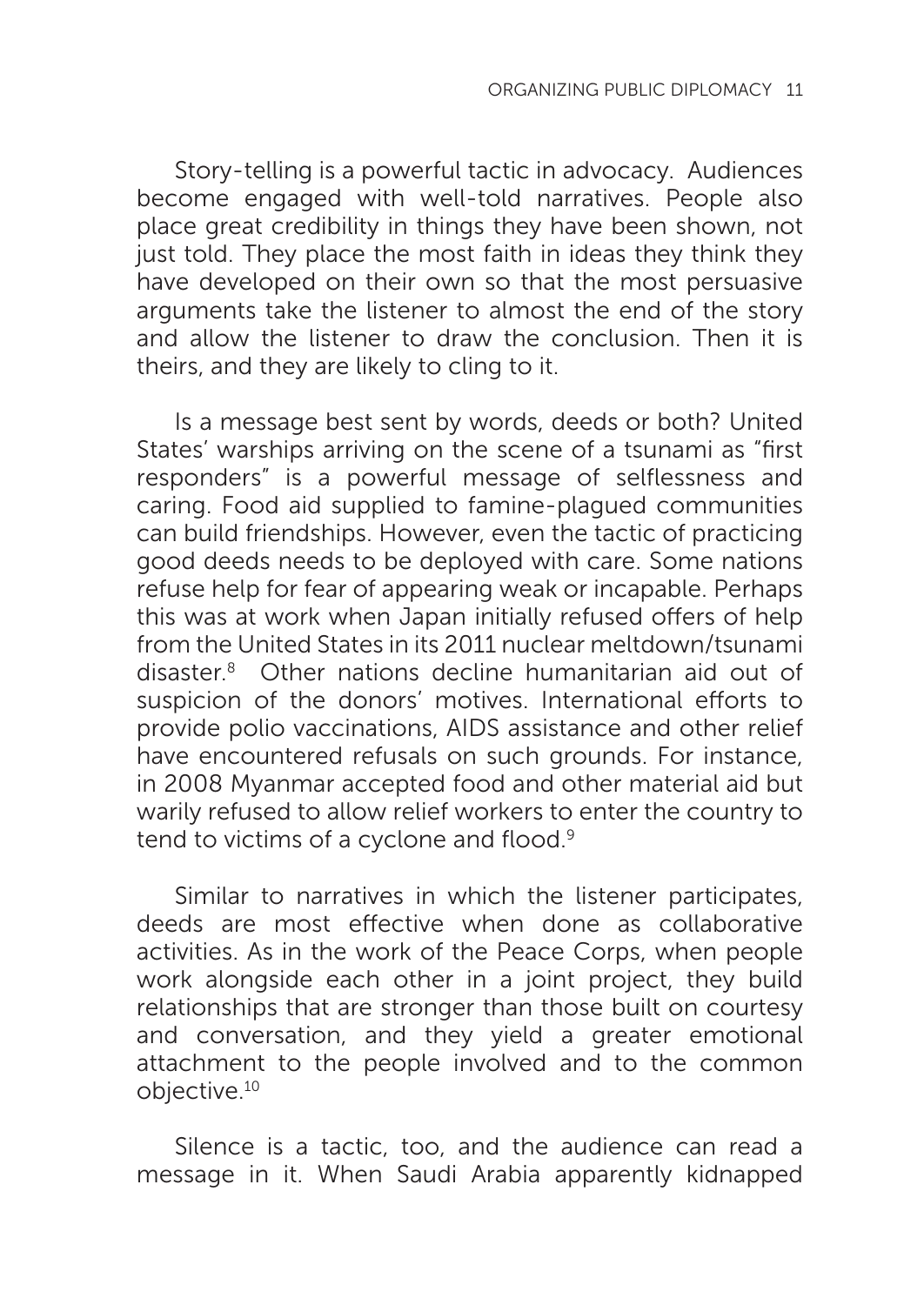the prime minister of Lebanon and seemed to extract his resignation in November 2017, American silence spoke volumes. But silence is a risky public diplomacy tactic because it creates a vacuum that may be filled by other potentially hostile voices.

Ethical and moral standards limit the tactics that can be deployed. No one can doubt the efficacy of Josef Goebbels "big lie" techniques as propaganda for the Nazi regime in the 1930s. Further, his practices comported fully with the guiding philosophy of his government. But for most contemporary governments, there are more ethical and moral constraints on what can be done than there were on Hitler's government. For example, the United States government has a welter of laws and regulations that distinguish what it can say to domestic and foreign audiences. It is freer in speaking to foreigners, but even in such communications cultural norms, political considerations and fear of blow-back place limits. When aggressive public information initiatives by the Central Intelligence Agency in the Cold War came to light in Senate hearings in the 1970s, the embarrassment placed permanent handcuffs on what the United States permits itself in peacetime. Vladimir Putin's Russia, with its trolls and disinformation campaigns, has a freer hand. But there is no country that will foreswear the use of disinformation in wartime military deception operations. The study of what the ethical standards of public diplomacy should be, and where the line should be drawn between acceptable communication and coercive or "weaponized" messaging, is appropriately located within the study of public diplomacy techniques.

4. Channels

Whatever the techniques, there are choices as to the channels through which they are communicated. How do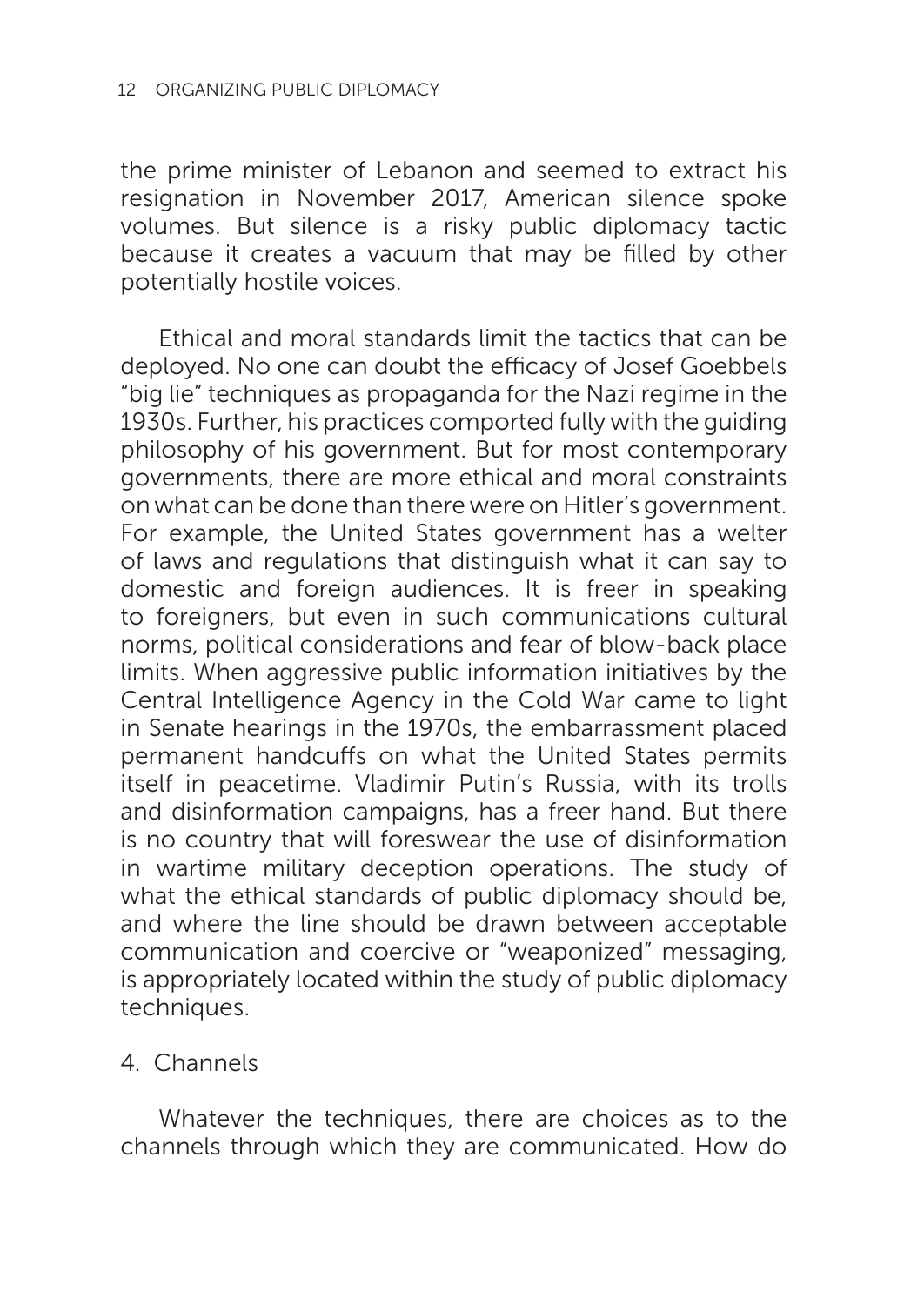the channels work? How is the message delivered? How is changing technology affecting them?

Marshall McLuhan's oft-quoted "the medium is the message" is unavoidably apropos.<sup>11</sup> The method of transmission of messages controls how many people are reached, where they are, who they are and whether they get to respond or participate. The medium also determines the cost of communication and therefore the quantity of communication. Currently, the United States government's relatively expensive broadcast operations consume about one-third of its entire public diplomacy budget.12 Selection of one channel of communication over another can inform the listener of the nature of the speaker—official or unofficial, young or old, etc. Instagram and Tumblr get to a younger demographic than Facebook. Using Instagram makes the sender seem hip and cool and more credible to a certain target group.

Public diplomacy channels are not limited to electronic media or government initiatives. Public diplomacy messages are disseminated by every means possible. Eyewitnesses to events, from life-saving emergency responses and acts of kindness to lethal bombing attacks, absorb messages. Food shipments air-dropped to starving refugee camps say something to the recipients about the donor nation. Terrorist bombing is a message to those who are injured and those who see the damage. Other personal interactions, such as tourism, business dealings, conferences, exchange programs and speeches, create impressions on the minds of the participants and listeners. Public diplomacy programs drive personal interactions through Fulbright Scholarships, world's fair pavilions, international scientific conferences and travel programs. At the next remove, word-of-mouth from a friend, a relative, a teacher or a preacher can be as persuasive as being there. A leaflet airdropped in a war zone can be the most important message a person ever reads.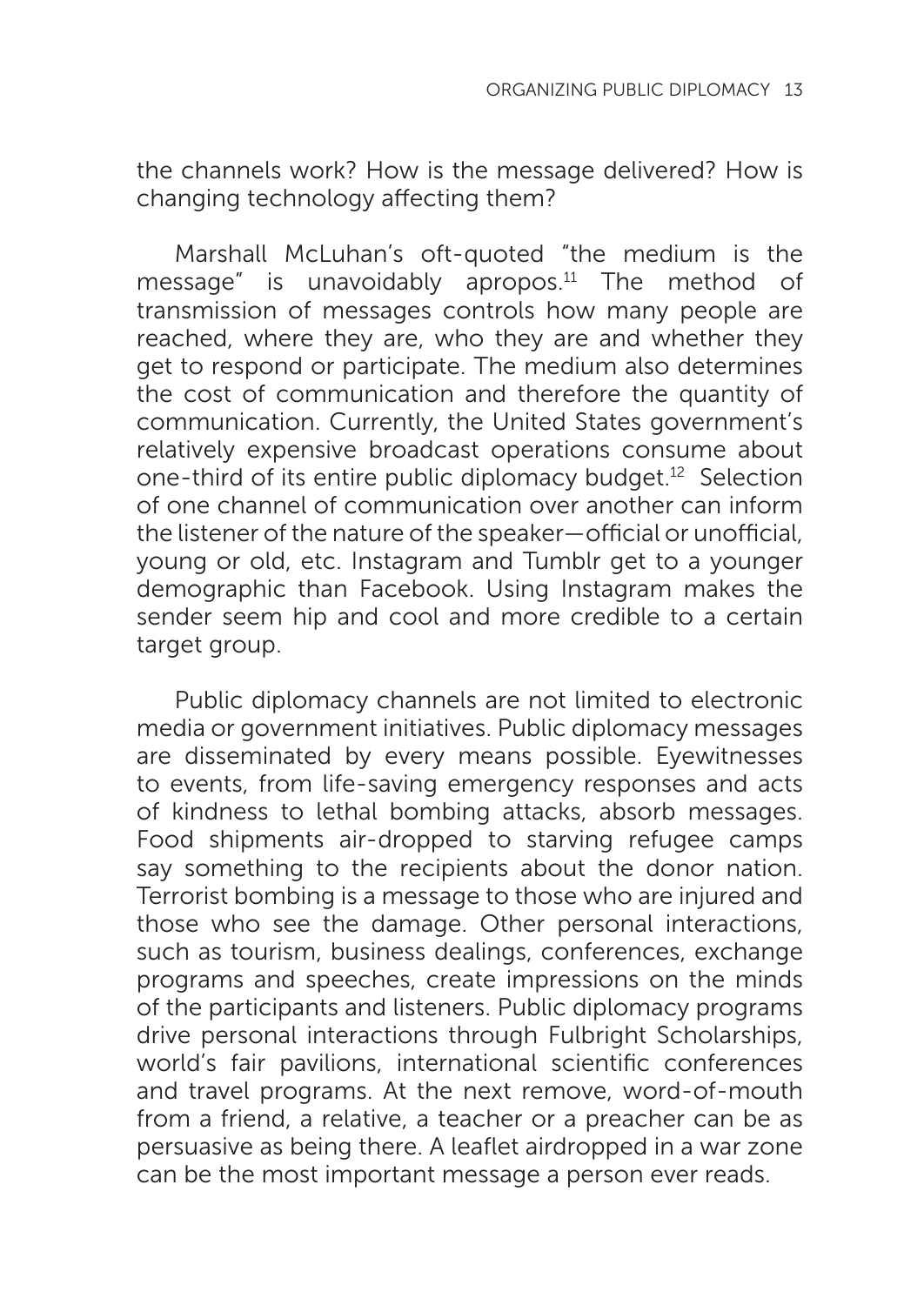To reach a large audience, there are all the different methods of broadcast. Newspapers, magazines, books, posters, billboards, flyers and direct mail are some of the approaches of conventional written public diplomacy. By use of graphics and photographic imagery, the audience need not be limited to those who are literate. Radio and television took broadcasting to a higher level. From the BBC to Voice of America to RT, broadcast is a potent channel for sending messages on one-way trips to large audiences. Styles of writing and broadcast that magnify the impact of messages provide a deep well of study for the discipline of public diplomacy. Some broadcasters are all-message, allthe-time, while others bury their messages in an attractive mix with sports, music and entertainment. It varies with the target audience.

The internet changes and magnifies the impact of all kinds of communications. It lowers the costs to the sender and increases the range. It makes communication more vibrant and persuasive with its emphasis on still and video images, rather than words. Moreover, it naturally accommodates two-way communication. It offers dialogue, improving the audience-centered approach that is key to success in public diplomacy. Conducting meaningful dialogues with large numbers of people is a major effort, but it can be worth the trouble and expense. Conversation leads to relationships that are the core of some of the most successful public diplomacy programs. Even for informational and reputational public diplomacy programs, the feedback that is received from audience responses and by the analytic algorithms that track the audience allow message targeting and impact measurement.

The challenge presented by the potency of digital communication is its indifference to the licit or illicit intent of its users. On one hand, it multiplies typical soft power initiatives intended to raise a nation's attractiveness for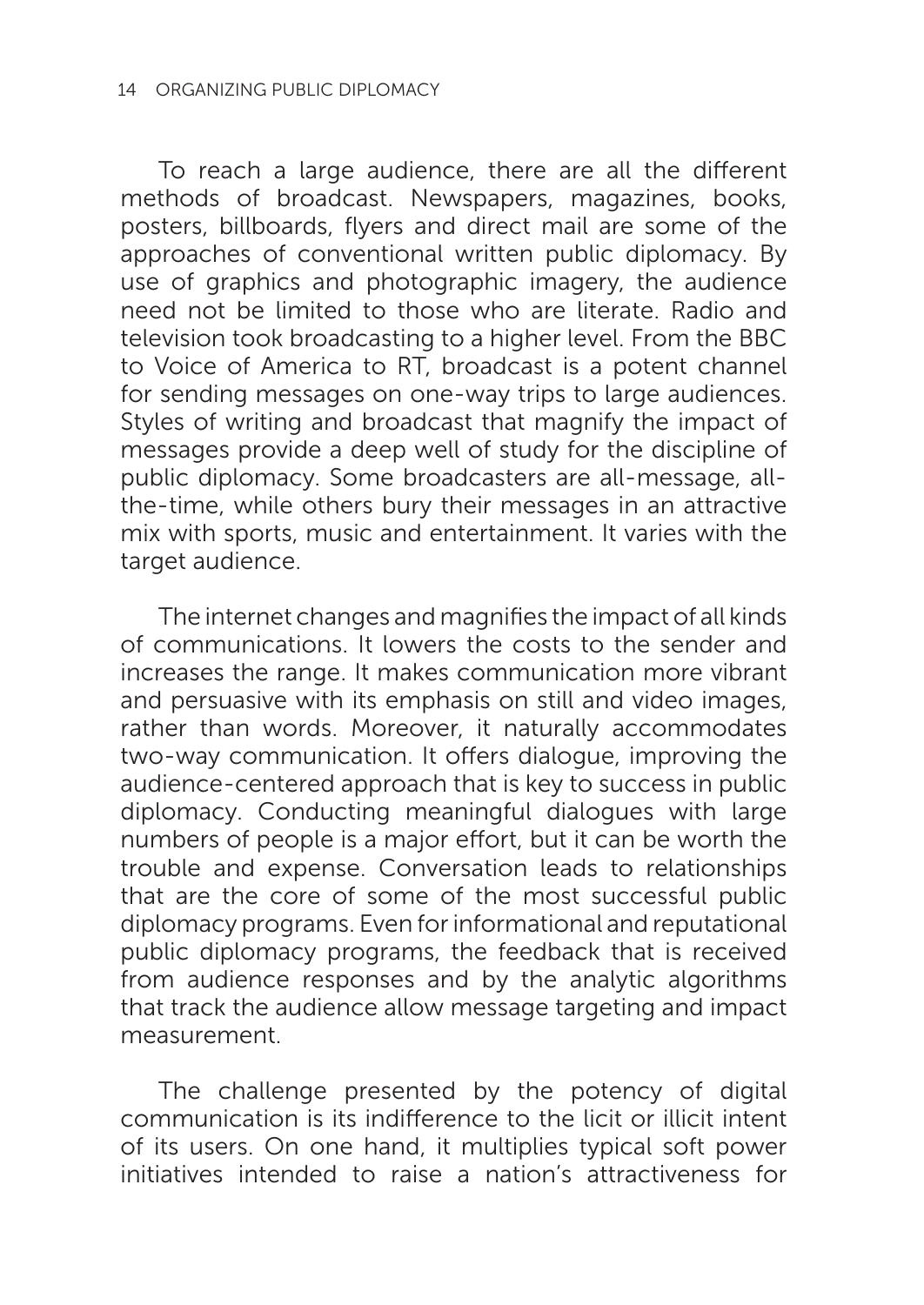its policies, its trade, its investment climate, etc. On the other hand, it multiplies threats, misinformation,<sup>13</sup> malinformation $14$  and disinformation.<sup>15</sup> Twitter was a viral carrier for ISIS videos of gruesome decapitations. Facebook was a favorite medium for Russian interference in the 2016 United States presidential election. The web was an effective tool for ISIS recruitment through its social media relationshipbuilding capacity. Cyber tools allowed the hacking of private files that polluted democratic elections through web-based leaks of classified documents on behalf of foreign nations. These unscrupulous attacks, and whatever countermeasures are developed, come under the rubrics of Psychological Operations, aka Military Information Operations. and Military Deception and fit within the definition of public diplomacy, too.

Countering the advantages of the web is the paradox that some of its virtues prove to be its failings. The ease of entry into the world of internet communication makes public diplomacy in conflict situations an area of asymmetric warfare. North Korea and other such nations cannot compete in the full panoply of national power, but they can contest the major powers in cyber warfare, just as they can in nuclear arms. Also, the internet has transformed the quantity of information that can reach most audiences. In the Cold War, Radio Free Europe brought news into an information desert. Listeners hung on its words. Now there is so much information available that it is harder to get the audience's attention. As mentioned above, the audience lives within its subdivided information niches. The paradox of the web is that being able to reach everyone with everything has made it more difficult to reach anyone who does not already agree. Finally, the use of the web for information of doubtful accuracy has raised the entire audience's skepticism toward anything it sees in that medium. The fundamental public diplomacy principle of credibility is at stake. So the choice of medium determines not only whom you can reach but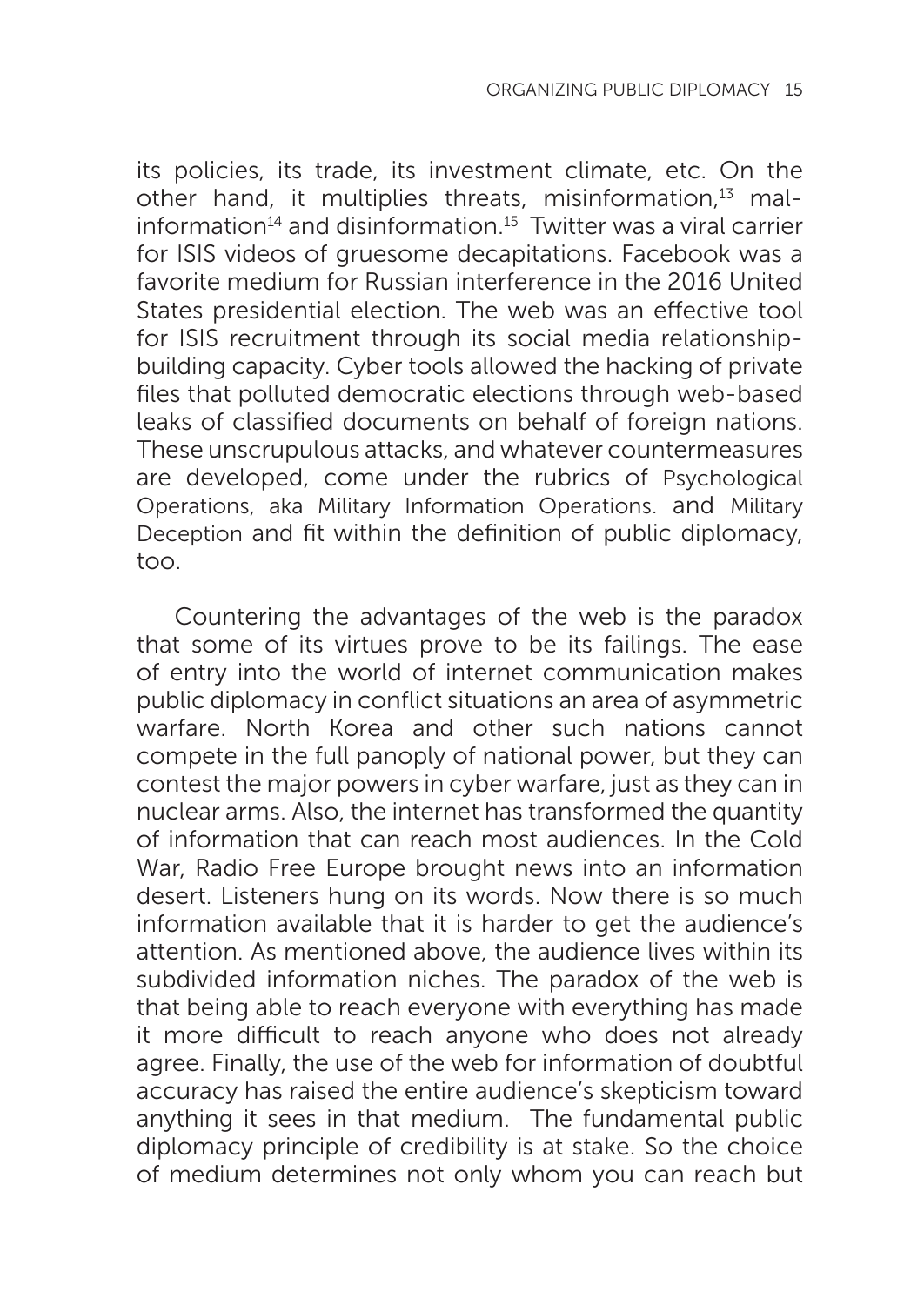how you are perceived by the audience and whether your message is believable. After all, at least in part, "the medium is the message."

### 5. Content

Now we get to the heart of the matter. What is the content of the message that will achieve the objective of the public diplomacy campaign? What do you say, and how do you say it? For many nations, including the United States, there are national policies and endeavors that they seek to advance in the minds of people abroad. For other nations, the effort is focused on trade, tourism and investment. What issues should be pursued? What to do or say to prepare the audience? How to gain their attention? What will be persuasive? How to close the sale?

When the objective of the campaign is relational, there are many arrows in the quiver of the diplomat that can be used to build friendships. Tourism, trade and inward investment campaigns rely on relationships. Some nations, such as Israel and Japan, offer subsidized travel for foreign opinion leaders with carefully curated tours or internships. Many international agencies and activities, such as the World Economic Forum in Davos, Switzerland, bring together people from all over into an informal fraternity of those engaged in business and investment. Longer stays are the work of exchange programs involving students and others. The Fulbright and Rhodes Scholars are examples of worldwide networks of alumni who fondly remember their experience abroad as students. These visitors often come with a predisposition to favor the place and leave as life-long aficionados and advocates.

For reputational messaging cultural exchanges and sports diplomacy are typical practices in nation branding. Musical exchanges can be effective if aimed at the right demographic,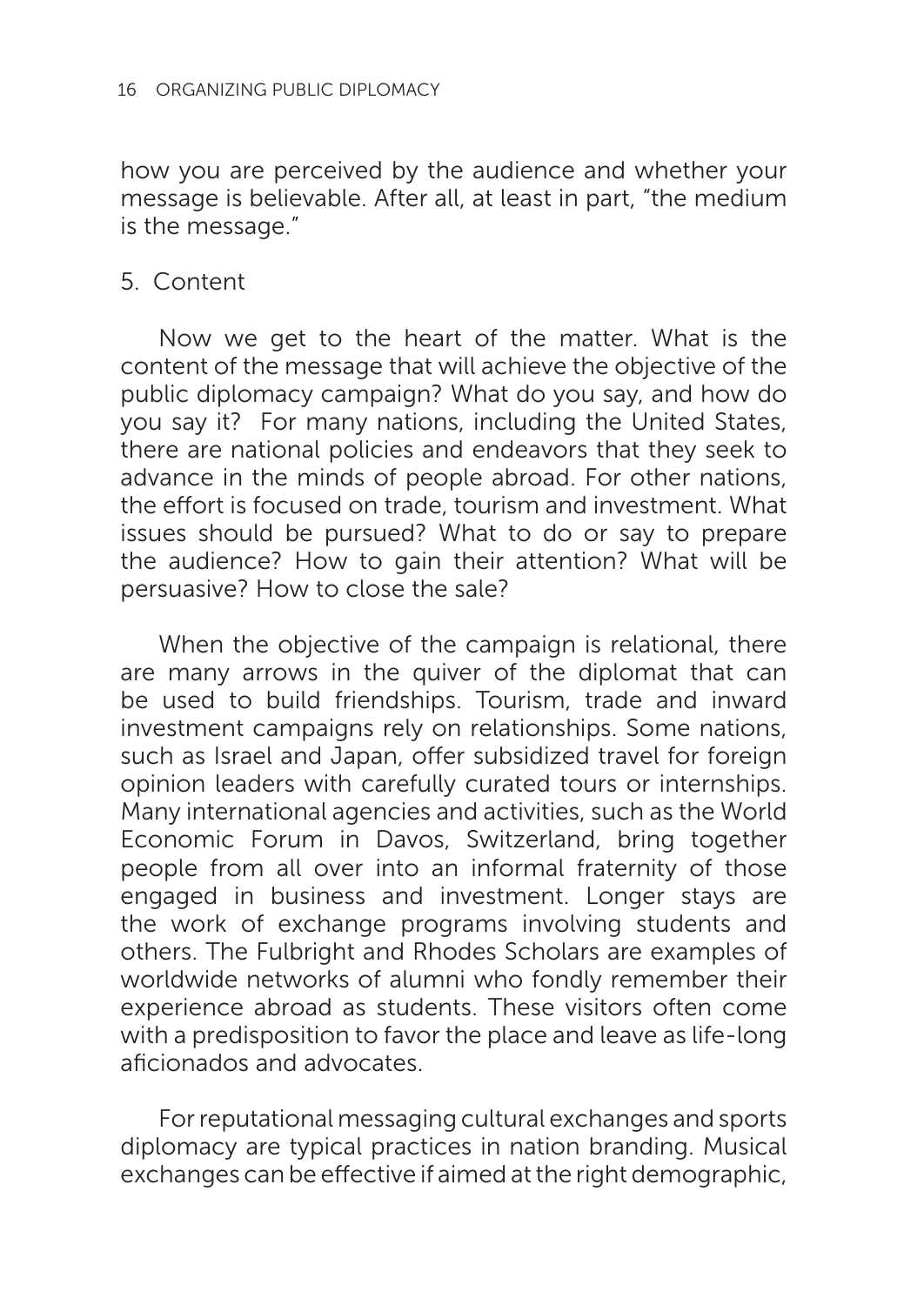whether classical music, jazz, rock and roll or hip-hop concerts. They combine techniques and content. Cultural encounters communicate a shared taste and sensibility that becomes both a good reputation and a warm relationship. A concert by country music star Toby Keith in Riyadh, Saudi Arabia in 2017 might seem a counterintuitive choice, but it was very well received by an all-male, thobe-clad, young Arab audience.<sup>16</sup> Film festivals can affect a reputation with a careful choice of films.17 Trade fairs can make a difference, with Vice President Richard Nixon's kitchen debate with USSR Chairman Nikita Khrushchev at such a fair in Moscow in 1959 as a prominent example. International cultural institutions, taking advantage of a nation's diasporas such as the Goethe-Institut, the Alliance Francaise, the English-Speaking Union, the British Council, the Japan Foundation and Confucius Institutes, spread the influence of their sponsors' cultures and policies. The Olympic Games and the FIFA World Cup are leading cases among many examples of sports diplomacy aimed at establishing reputations both for the participating nations, based on the performances of their athletes, and for the host nations, based on their success in welcoming the visitors. Kim Jong-un's decision to participate in the 2018 Winter Games in South Korea instantly put lipstick on the world's most reviled pariah state.

The "diplomacy of deeds" in which nations act in charitable ways in emergencies and in dealing with the chronic needs of other nations are time-tested methods of improving a nation's brand. The French organization Médecins Sans Frontières embellishes the reputation of France with its caring medical work abroad. Nations throughout the developed world offer foreign aid to assist the needy and to build friendships and enhance the donors' reputations.

Content that directly states a case can also build reputations. Advertising campaigns showcasing a nation's landscape and people can bring tourism and foreign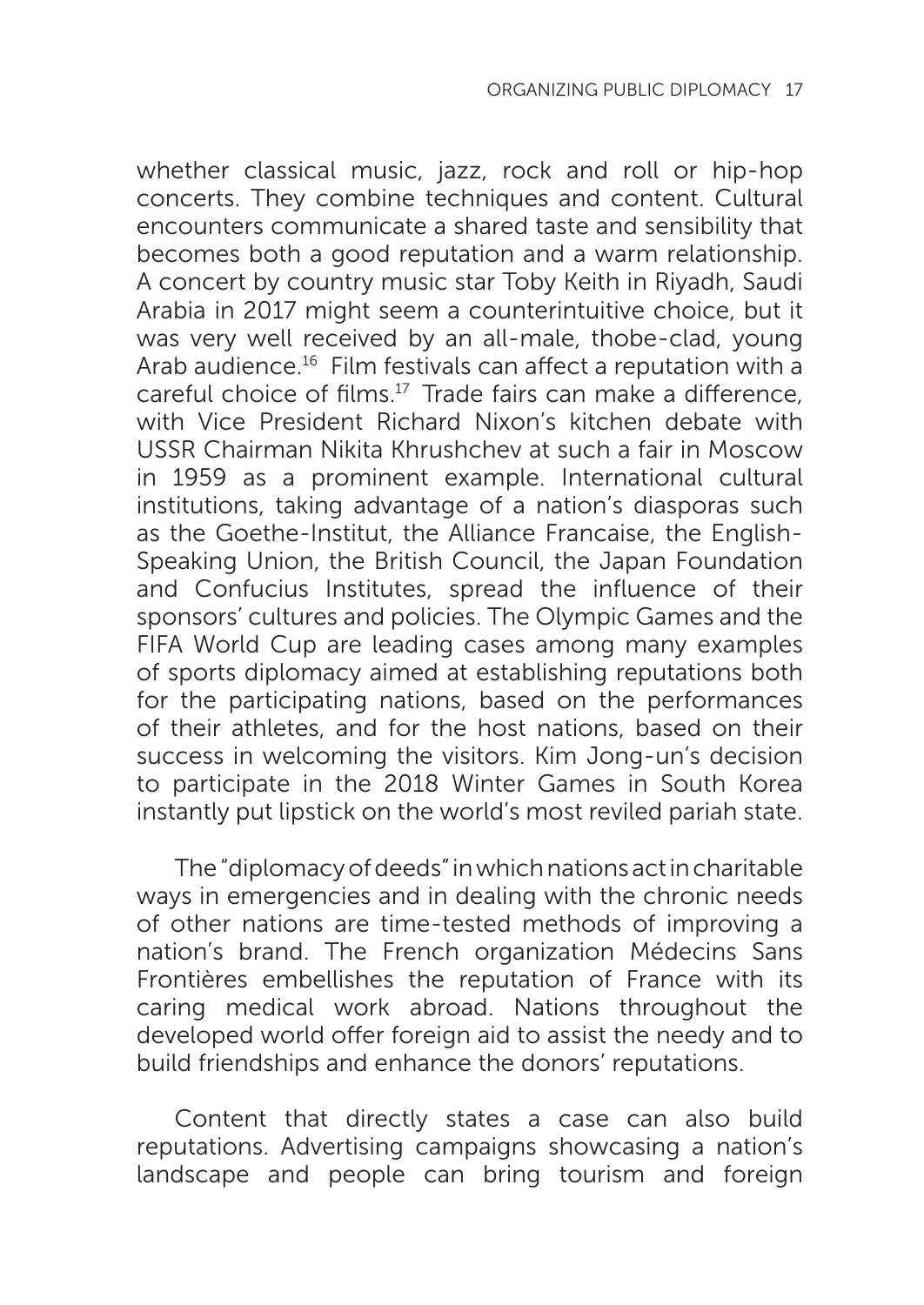investment and generally enhance the nation's brand. "Incredible India" is an effective such web/video marketing program that has been improving India's image since 2002. Tourism and investment themselves bring visitors to a nation and tend to personalize and thus improve a nation's reputation.

The key to success in advocacy is to identify the challenge—the resistance to be overcome, the question to be answered, the doubts to be dispelled. After the World Trade Center attack of September 11, 2001 Americans asked, "Why do they hate us?"18 The United States State Department set out to change minds in the Middle East with a series of television spots called "Shared Values". They were intended to enhance the American reputation by focusing on the successful lives of Muslims living in the United States. They failed. The television spots were either ignored or mocked. The ads suffered from a muddled idea of what the problem was and what the challenge would be in overcoming it. The State Department was promoting the idea that the United States was a place of individual freedom, religious tolerance and financial success. None of those messages dealt with anti-American resentments within the region, where it was already accepted that the United States is rich and that life there is desirable. Rather, the messages triggered anger arising from the fact that viewers could not realistically hope to share in that life. The foreign public was already persuaded of America's advantages and was animated in its fury by its perception that the United States reserves those advantages for itself. For public diplomacy to succeed, you do not need to sell people what they have already bought; you need to correctly diagnose what is the objective and how best to get there.

While advocacy has an important place in reputational public diplomacy, it is at the center of informational public diplomacy. In turn, to be successful, direct advocacy relies on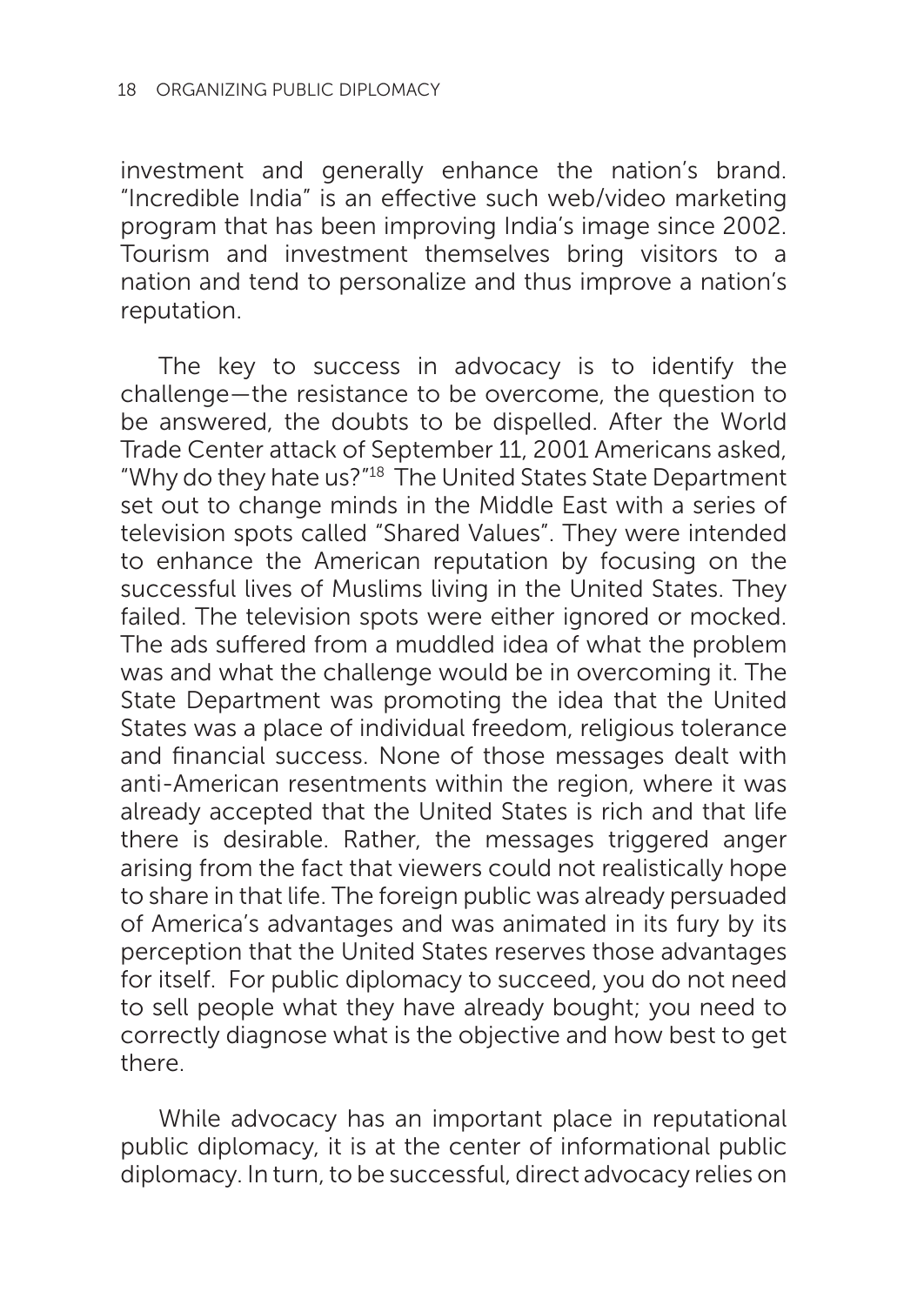reputational public diplomacy and relational public diplomacy for its credibility and reach. Strategic communication messages to induce an audience to take certain actions turns on the crafting of the message text. What do you say, and how do you say it? Successful messaging primes the audience to be receptive and uses well-composed words and images to maximize credibility. The use of celebrities and other attention-getting spokespersons and endorsers are well-known devices. Putting the message in the mouths of persons other than foreign government officials is frequently most effective. On the other hand, certain messages, particularly statements of national policy, may be best done as direct statements by the president or another national leader who speaks definitively for the nation and does so in the language of the audience. All of this is an art and science of its own.

## 6. Government Structure

The organizational architecture of a nation's public diplomacy administration is a core issue in the next layer of study. In studying farming we do not need to investigate the structure of the United States Department of Agriculture. However, at least in the United States, whenever concern is focused on the effectiveness of public diplomacy and improvements are sought, the changes urged are almost entirely involved with demands to reorganize the federal agencies charged with developing and implementing public diplomacy.19

The State Department is the primary institution charged with conventional public diplomacy, coordinated under the Undersecretary of State for Public Diplomacy. Through its embassies and the public diplomats located in most of them, the State Department speaks on behalf of the nation to foreign governments and publics. The State Department administers dozens of exchange programs, including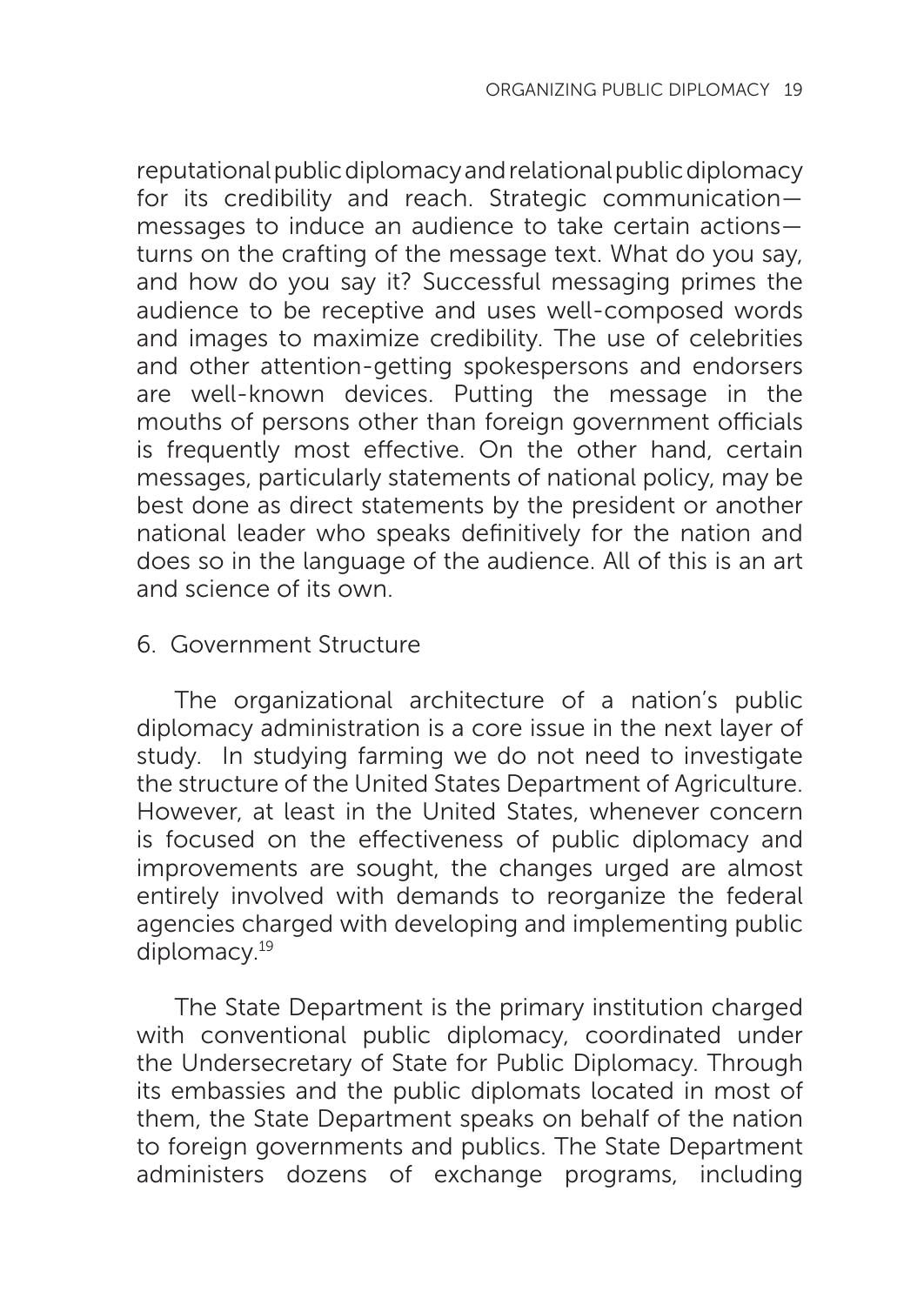the Fulbright Scholarships and the International Visitors Leadership Program. Independent of the State Department, the Broadcasting Board of Governors is responsible for international broadcasts.20 The Department of Homeland Security has authority over refugee and immigration programs, which have major impacts on foreign opinion. The Peace Corps runs programs that epitomize the "diplomacy of deeds". Trade promotion and facilitation is the job of the Commerce Department and the Office of the Special Trade Representative, as well as local agencies. Tourism promotion remains largely a local and state government responsibility despite recent national efforts to empower public-private partnerships at the national level through "Brand USA".21 In addition, members of Congress, numerous other local and federal officials and all sorts of business leaders and regular tourists are constantly travelling and making pronouncements seen and heard abroad.

Meanwhile, the evolution of international competition away from armies contesting for territory and toward the struggle for hearts and minds has moved informational advocacy public diplomacy from the periphery of national defense policy to its core. In the United States, integrating the "hearts and minds" efforts into contemporary public diplomacy has resulted in a shift of programs and funding for strategic communication initiatives from the State Department to the Defense Department.

While the State Department struggles, the Defense Department has ample funds to devote to operations intended to win friends in areas of military activity through its Military Information Operations, including Public Affairs and Military Information Support Operations. The limiting factor on such funding and effort is their focus on strategic informational public diplomacy with near-term goals in specific locations, rather than the broader, long-term activities involved in relational and reputational public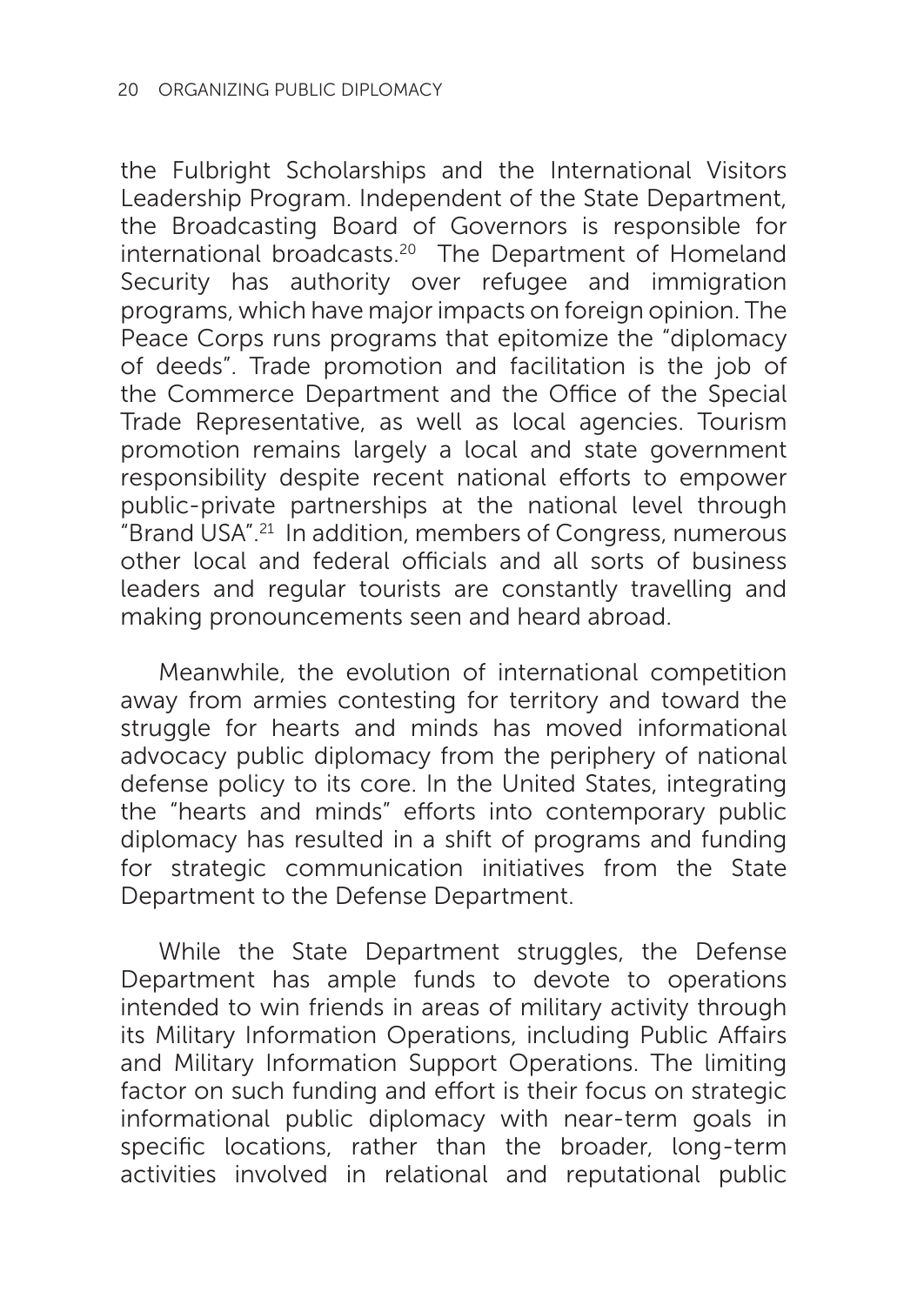diplomacy. Also, when conventional military operations require the use of kinetic force in the same theater, such as a drone attack in Pakistan, it can undo all the good results of relational and reputational efforts by all agencies. This underscores how the relationship between organizational structure, function and funding and the practice of public diplomacy.

There is increasing attention on efforts to enlist the private sector in advancing public diplomacy, either on its own or in public-private partnerships. In part, this is a recognition that the private sector spends vast multiples of the government's budget on global advertising. Procter & Gamble alone spent \$8.3 billion on worldwide advertising in 2015.22 The total public diplomacy budget in FY 2016 for the State Department and its other related agencies (excluding the Defense Department) was \$2.03 billion.<sup>23</sup> The private sector is already reaching more foreign audiences and devoting more expertise and resources to it than the State Department. The private sector can respond more nimbly and promptly in social media than the State Department, for whom each statement, however minor, is an official pronouncement that must be vetted. Further, when the private sector speaks, it has the advantage of not being an official government spokesperson. People are more likely to believe it.

## 7. History

History matters and forms an overarching layer for the study of public diplomacy. Is there anything new in the art of addressing an audience effectively? Innovations have come and are yet to come in the channels and patterns of communication, but advocacy will still rely on the insights of the ancient rhetoricians. Demosthenes in 4<sup>th</sup> century B.C. Athens, Cicero in  $1<sup>st</sup>$  century Rome, and St. Augustine in  $5<sup>th</sup>$ century North Africa and their many followers not only spent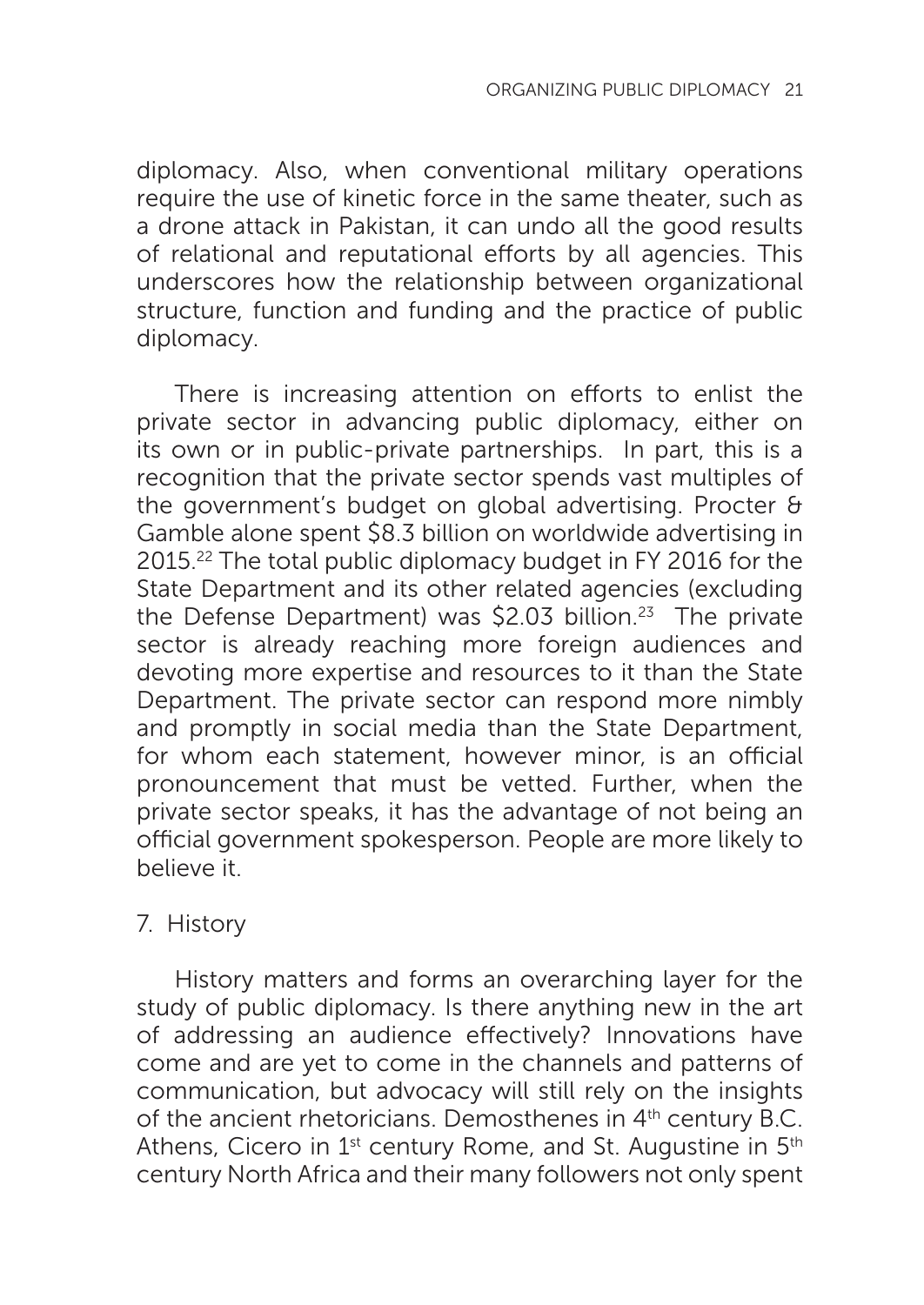their lives in persuasion but thought and wrote about it as an art and a skill. The history of public diplomacy includes Homer and Virgil's accounts of the Greeks deceiving the people of Troy by abandoning to them an enormous wooden horse full of soldiers. Sun Tzu, the 5th century B.C. Chinese general and military strategist dictated principles in *The Art of War* that still apply to strategic communication and military deception: "Appear weak when you are strong, and strong when you are weak." "The supreme art of war is to subdue the enemy without fighting."

In 1907, President Theodore Roosevelt sent the "Great White Fleet" on an around-the-world tour to impress and notify foreign publics and governments of the United States' emergence as a naval power. Public diplomacy by attraction, so-called "soft power", has ample precedent in history, too. Edgar Allan Poe wrote in *To Helen* of the "glory that was Greece and the grandeur that was Rome." World's fairs, events established specifically for peaceful promotion of nations, began in 1851 in London with the Crystal Palace Exhibition (officially called the "Great Exhibition of the Works of Industry of All Nations").

Some things advertise themselves by word of mouth. The United States is said to have developed the "greatest national image of all time"24 long before it began its first official effort to advertise its virtues. The Committee on Public Information (the "Creel Committee") was established by President Woodrow Wilson in 1917 to build public support among Americans for World War I. While not strictly considered "public diplomacy" due to its lack of a focus on foreign publics, it represented the federal government's first foray into overt efforts to manage "hearts and minds".

With the Russian revolution and its new Soviet government and the fascist regimes in Italy and Germany, international conflict among sovereign states moved from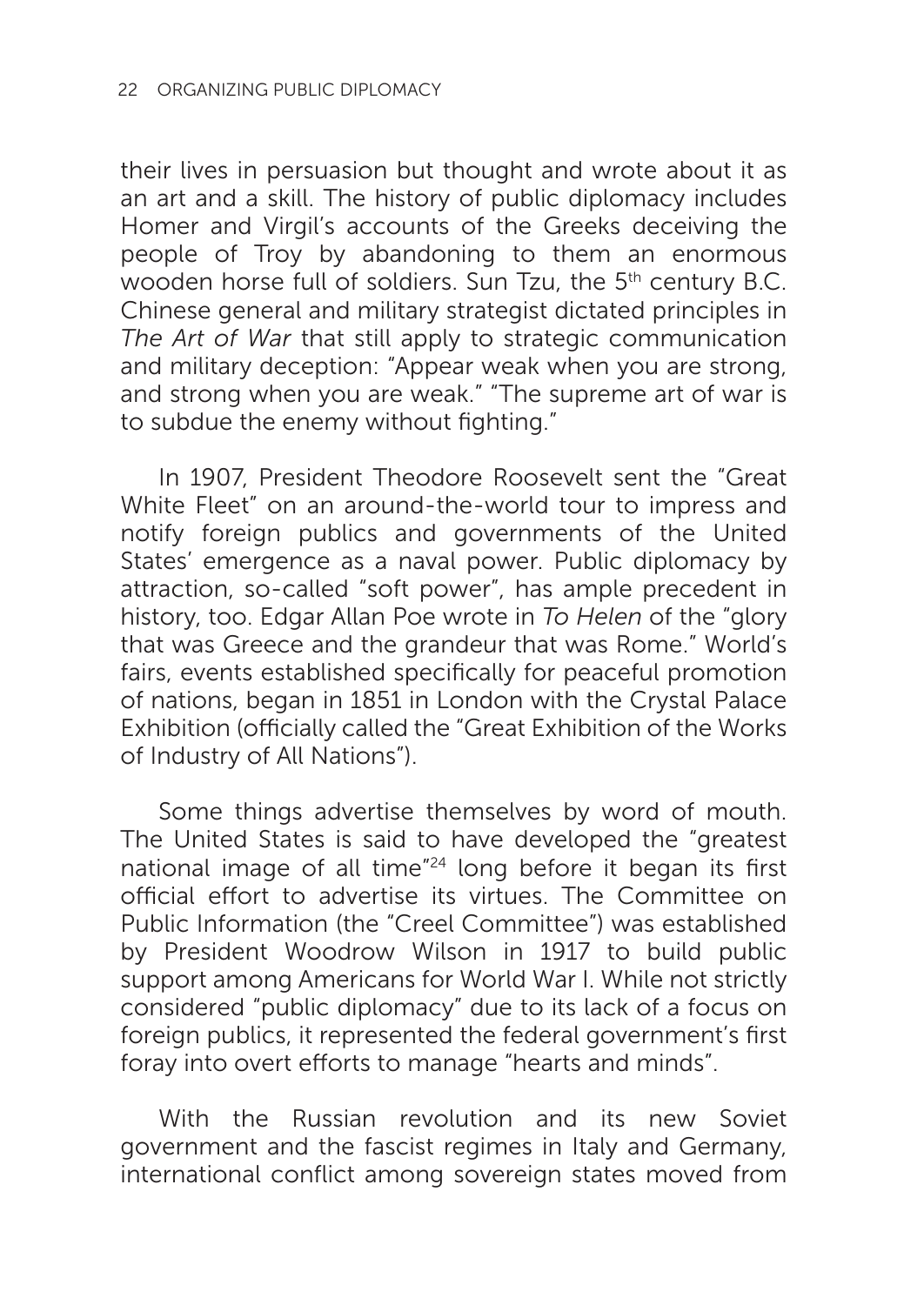contests solely for power and wealth to conflicts about ideas. The Communists and Nazis refined the techniques of international messaging as instruments of soft and hard power. Also, early short-wave radio broadcasting, beginning with the BBC Empire Service in 1932, showed the ability of technology to convey public diplomacy. America followed suit as it moved toward involvement in World War II and empowered various agencies to engage in overt and covert messaging abroad on its behalf. Peacetime persuasion was codified in 1948,<sup>25</sup> and the State Department, the Central Intelligence Agency, the Defense Department and the United State Information Agency played these roles since then.

This history, in the United States and elsewhere, provides perspective for the philosophical resistance to or embrace of governmental propagation of ideas and on the techniques used and their successes and failures. The stories of the Bay of Pigs Invasion of Cuba in 1961, the Church Committee hearings in 1975 that revealed the CIA's role in propaganda.<sup>26</sup> the elimination of the United States Information Agency in 1999 and many other events form a fascinating narrative. For a public diplomat the history is required background. It informs all that we do now. It is inherent in each of the six other layers that comprise the field.

**\*\*\***

At one level or another, this layered system of organization encompasses all the seemingly unrelated topics that inhabit public diplomacy. They are connected and need to be understood as a package. The workings of audience minds, the typology of what is communicated, the techniques, the channels of communication, the content, the governmental structure and the history form the whole discipline. The totality of issues raised within these layers is almost everything involved in human communication, psychology and epistemology. Public diplomacy properly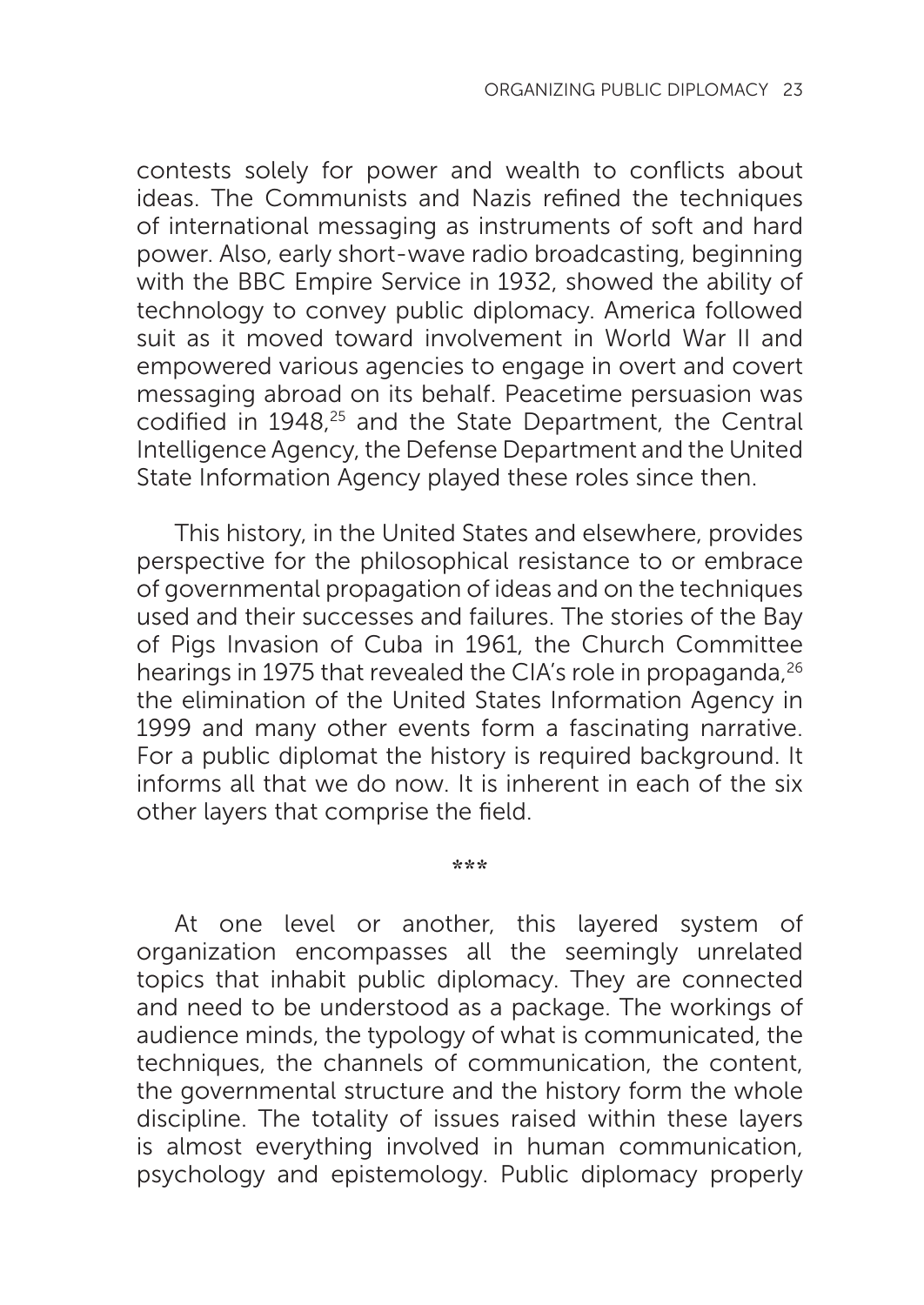understood is an intellectual and operational arena for the most broad-gauged theoreticians and practitioners. It is a place where theory and practice come together coherently with real-world consequences.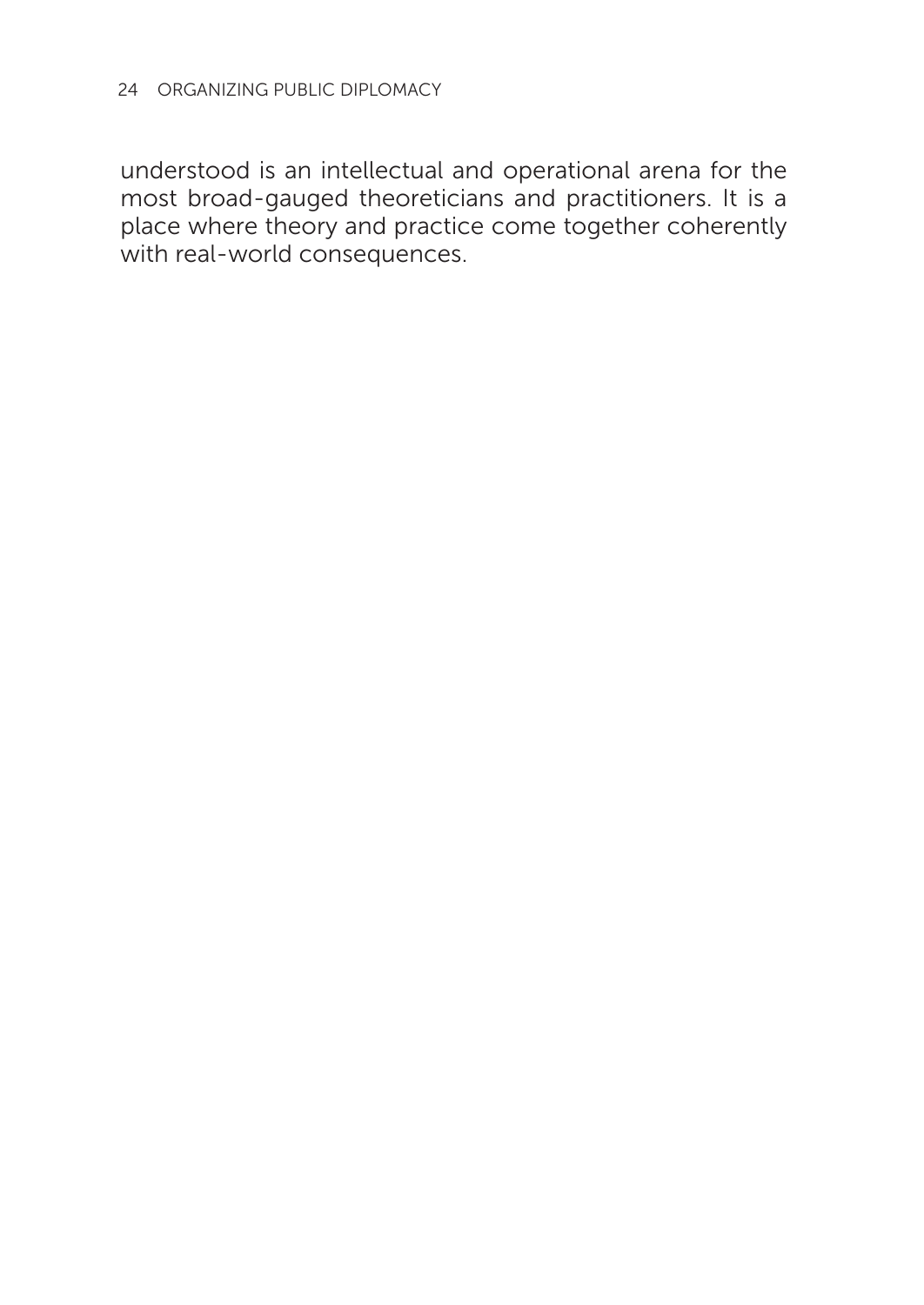## **Endnotes**

- 1. E.g., Neuroscientist Antonio Damasio's *Self Comes to Mind: Constructing the Conscious Brain* (New York: Pantheon, 2010) on how emotion rules the brain; economist Daniel Kahneman's Thinking, Fast and Slow (New York: Farrar, Straus and Giroux, 2011); and his earlier book with Amos Tversky, J*udgment Under Uncertainty: Heuristics and Biases*  (Cambridge: Cambridge Univ. Press, 1982) on the roles of preconceptions and stereotypes in forming decisions.
- 2. Social psychologist Robert Cialdini's *Pre-Suasion* (New York: Simon & Schuster, 2016) is a general reader's guide for persuading by getting the audience's attention and building a trusting relationship before the message is delivered. He focuses on reciprocation, personal affinity, social proof, authority, scarcity and consistency as the keys to preparing the environment for persuasion.
- 3. See R.S. Zaharna, "Mapping out a Spectrum of Public Diplomacy Initiatives: Information and Relational Communication Frameworks," in Nancy Snow and Philip M. Taylor, eds., *Routledge Handbook of Public Diplomacy* (New York: Routledge, 2009): 86-100.
- 4. Less likely, but far from impossible. History is full of bloody internecine struggles among intimately acquainted groups.
- 5. See Melissa Aronczyk, *Branding the Nation* (Oxford: Oxford Univ. Press, 2013); Simon Anholt and Jeremy Hildreth, *Brand America: The Making, Unmaking and Remaking of the Greatest National Image of all Time* (London: Marshall Cavendish, 2010); and Dick Martin, Brand America (New York: Amacom, 2007).
- 6. Joseph S. Nye, Jr., *Soft Power: The Means to Success in World Politics* (New York: Public Affairs, 2004).
- 7. Nicholas J. Cull, "Lessons from the Past," *CPD Perspectives on Public Diplomacy* (2009): 18.
- 8. Allison Carnegie and Lindsay Dolan, "The Effects of Aid on Recipients' Reputations: Evidence from Natural Disaster Responses" (April 3, 2015), docs.aiddata.org/ad4/files/ carnegiedolan\_2015\_aid\_legitimacy.pdf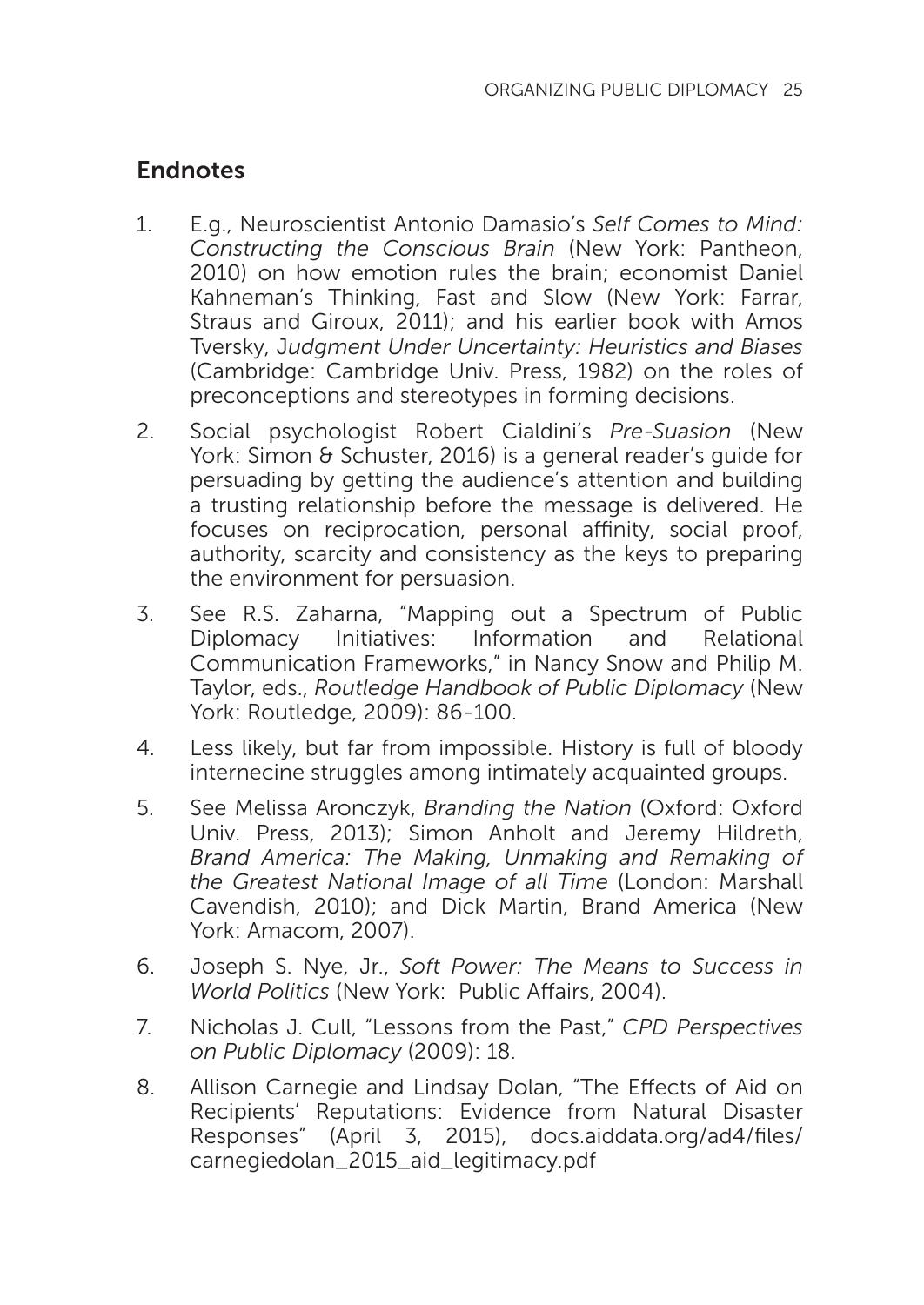- 9. Seth Mydans, "Myanmar Seizes U.N. Food for Cyclone Victims and Blocks Foreign Exports", *The New York Times* (May 10, 2008), nytimes.com/2008/05/10/world/asia/10myanmar. html
- 10. See Geoffrey Cowan and Amelia Arsenault, "Moving from Monologue to Dialogue to Collaboration: The Three Layers of Public Diplomacy," *Annals of the American Academy of Political and Social Science* 616 (2008): 10.
- 11. Marshall McLuhan, *Understanding Media: The Extensions of Man* (New York: Mentor, 1964).
- 12. United States Advisory Commission on Public Diplomacy, *2017 Comprehensive Annual Report on Public Diplomacy & International Broadcasting*, state.gov/documents/ organization/274950.pdf, p. 13.
- 13. False information shared with no intent to cause harm.
- 14. Accurate information shared with the intent to cause harm, often by publicly disclosing information intended to remain confidential.
- 15. False information knowingly shared with the intent to cause harm.
- 16. Spencer Kornhaber, "Toby Keith's Happy Hour," *The Atlantic*  (November 2017): 20.
- 17. The 1940 Hollywood film version of John Steinbeck's *The Grapes of Wrath* showed the world an America afflicted with Depression poverty, desperation and cruelty, so much so that the Motion Picture Export Association briefly withdrew it from export to France under State Department prodding. Ironically, Josef Stalin banned it in 1948 because it showed that even the poorest of America's proletariat could afford a car.
- 18. Fareed Zakaria, "The Politics of Rage: Why do they hate us?" *Newsweek* (October 14, 2001).
- 19. See *Report of the Defense Science Board, Task Force on Strategic Communication* (January 2008); Voices of America: U.S. Public Diplomacy for the 21st Century (Washington, DC: Brookings, November 2008); *Business Plan, Creating an Independent International Strategic Communication*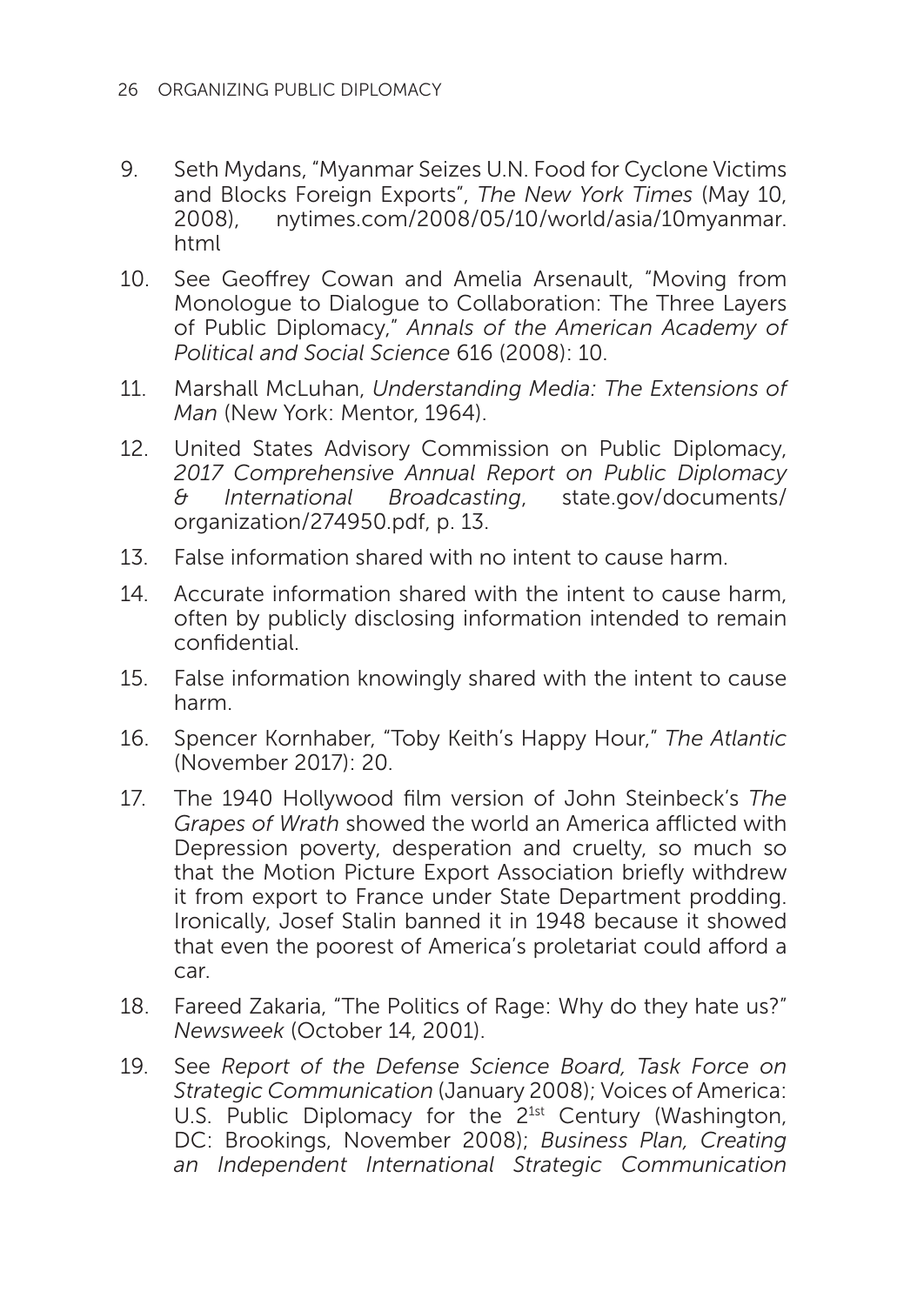*Organization for America "SAGE"* (Washington, DC: Woodrow Wilson International Center for Scholars, June 22, 2011); Reimagining Public Diplomacy's Organizational Structure at the U.S. Department of State, (Washington, DC: United States Advisory Commission of Public Diplomacy, May 12, 2016).

- 20. The networks under the Broadcasting Board of Governors are Voice of America, Radio Free Europe/Radio Liberty, Office of Cuba Broadcasting, Radio Free Asia and Middle East Broadcasting Networks.
- 21. See Travel Promotion Act of 2009 (Public Law 111–145, sec. 9).
- 22. Alexander Coolidge, "Once again, P&G is the world's top advertiser", *Cincinnati.com* (May 27, 2016), cincinnati.com/ story/money/2016/05/27/once-again-pg-worlds-topadvertiser/84996916/.
- 23. United States Advisory Commission on Public Diplomacy, *2017 Comprehensive Annual Report on Public Diplomacy & International Broadcasting*, state.gov/documents/ organization/274950.pdf, p. 13.
- 24. Simon Anholt and Jeremy Hildreth, *Brand America: The Making, Unmaking and Remaking of the Greatest National Image of all Time* (London: Marshall Cavendish, 2010).
- 25. U.S. Information and Educational Exchange Act of 1948 (Public Law 80-402) ("Smith-Mundt Act").
- 26. United States Senate Select Committee to Study Governmental Operations with Respect to Intelligence Activities.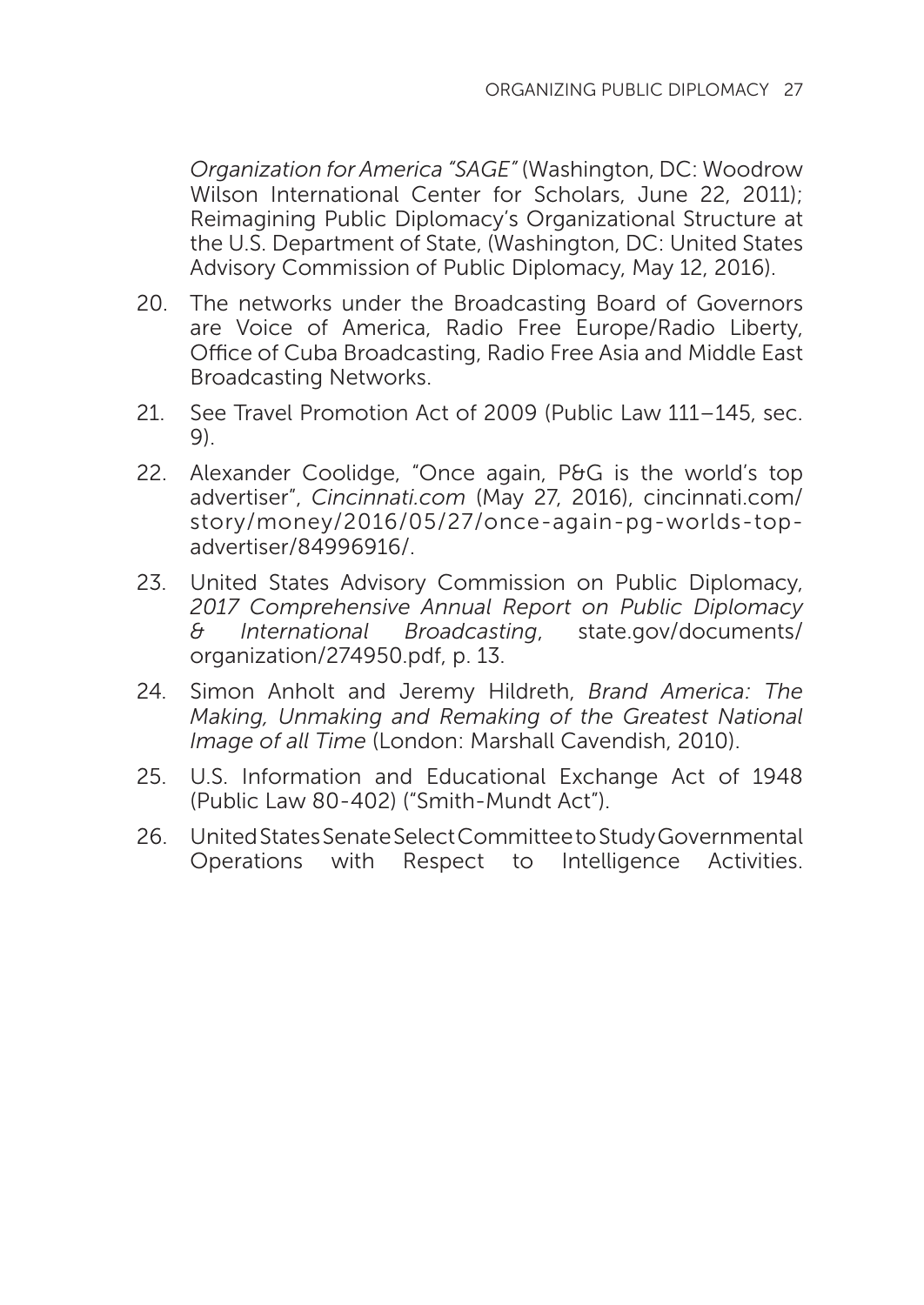## Author Biography

Barry A. Sanders is an adjunct professor of Communication at UCLA teaching courses entitled "The Images of America around the World," "Public Diplomacy," and "Architecture as Non-Verbal Communication." He is also on the faculty of the UCLA law school. He is the author of two books: American Avatar: The United States in the Global Imagination (Potomac Books, 2011) and The Los Angeles 1984 Olympic Games (Arcadia Publishing, 2013). Sanders practiced international corporate law at the global law firm of Latham & Watkins from 1970 to 2007. He is a member of the Council on Foreign Relations, the Pacific Council on International Policy, and the Board of the USC Center on Public Diplomacy. He served eight years as president of the Board of Commissioners of the Recreation and Parks Department of the City of Los Angeles and as a member of the Board of Commissioners of the Los Angeles Memorial Coliseum. He is the Founder and chairman emeritus of the Los Angeles Parks Foundation. Sanders served as Chairman of the Southern California Committee for the Olympic Games from 2003 to 2017 and as a director of LA2028, the group that successfully bid to bring the Olympics to Los Angeles in 2028.

In September 2007 he received the Olympic Spirit Award from the United States Olympic Committee and the William May Garland Award from the Southern California Committee for the Olympic Games. He served on the board of Special Olympics of California and the board of the Special Olympics World Games 2015. He is a director of the Los Angeles Sports Council and of the Los Angeles Sports Council Foundation. He serves as an arbitrator at the International Court of Arbitration for Sport. Sanders' community service career spans many subjects. In early 1992, he served as executive editor and general counsel to the California Council on Competitiveness. From 1979 to 1984, he acted as primary outside counsel to the Los Angeles Olympic Organizing Committee. After the riots in Los Angeles in 1992, he was co-chair of Rebuild LA, the public-private organization established to deal with the problems of LA's inner city. While co-chair of RLA, he was chairman of the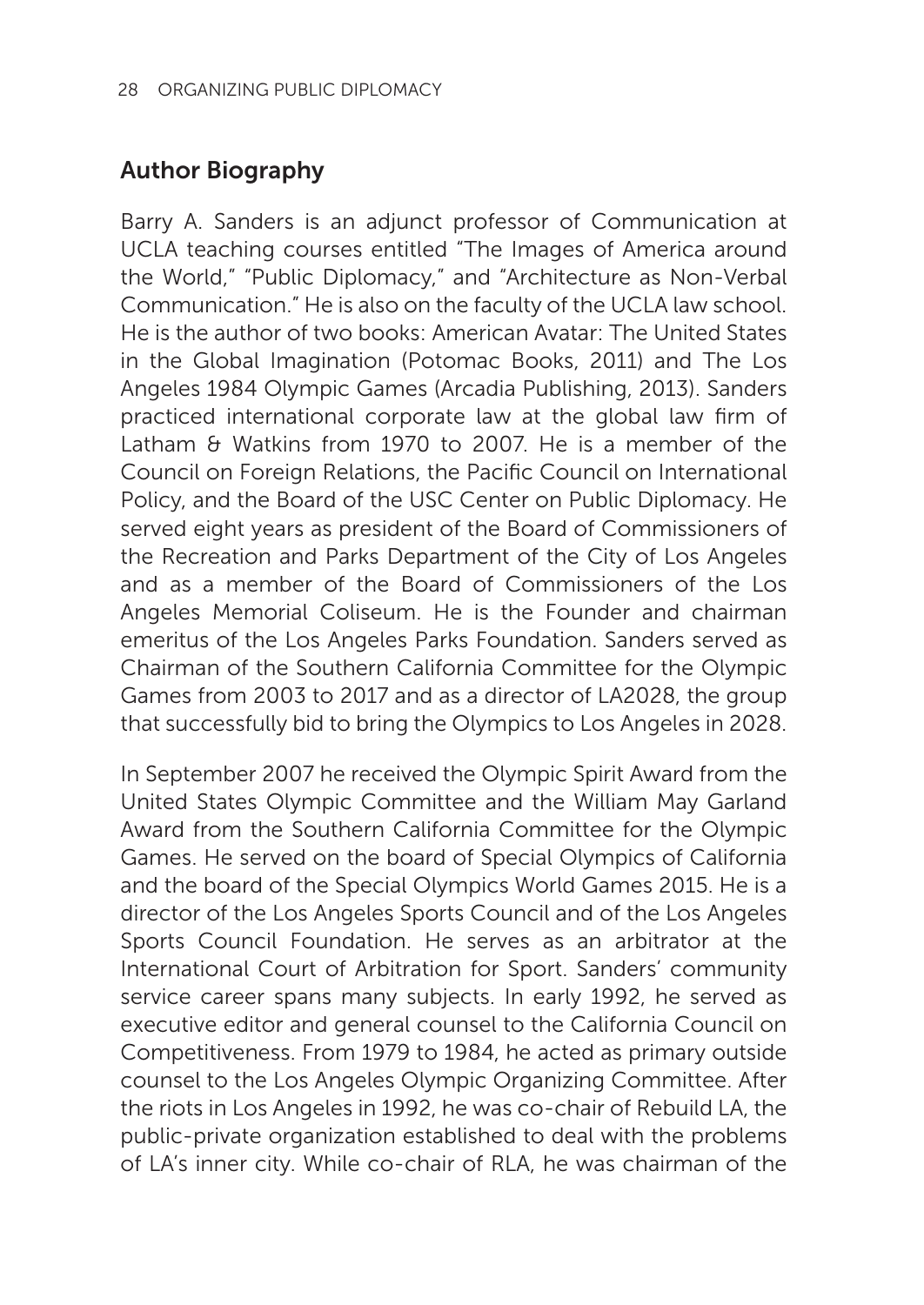board of the RLA Community Lending Corporation. In 2011 the Los Angeles Area Chamber of Commerce awarded him its Civic Medal of Honor. He received the 1999 Medal of Honor for contributions to the arts from the Thornton School of Music of the University of Southern California. He has been chairman of the board and president of the Los Angeles Philharmonic and chairman of the Los Angeles Public Library Foundation.

He is presently on the executive committee of the board of directors of the Los Angeles Opera and led its city-wide Ring Festival LA in spring 2010. He also sits on the Board and the Executive Committee of the Ojai Music Festival. Sanders has served on the boards of directors of the League of American Orchestras, the Los Angeles Performing Arts Center (formerly "The Music Center"), the Music Center Foundation, The Walt Disney Concert Hall Corporation, the Joffrey Ballet, the Aman Dance Company, the Geffen Playhouse, the Otis Art Institute, and the Los Angeles Municipal Art Gallery, among others. Sanders was born in Philadelphia and earned degrees from the University of Pennsylvania and Yale Law School.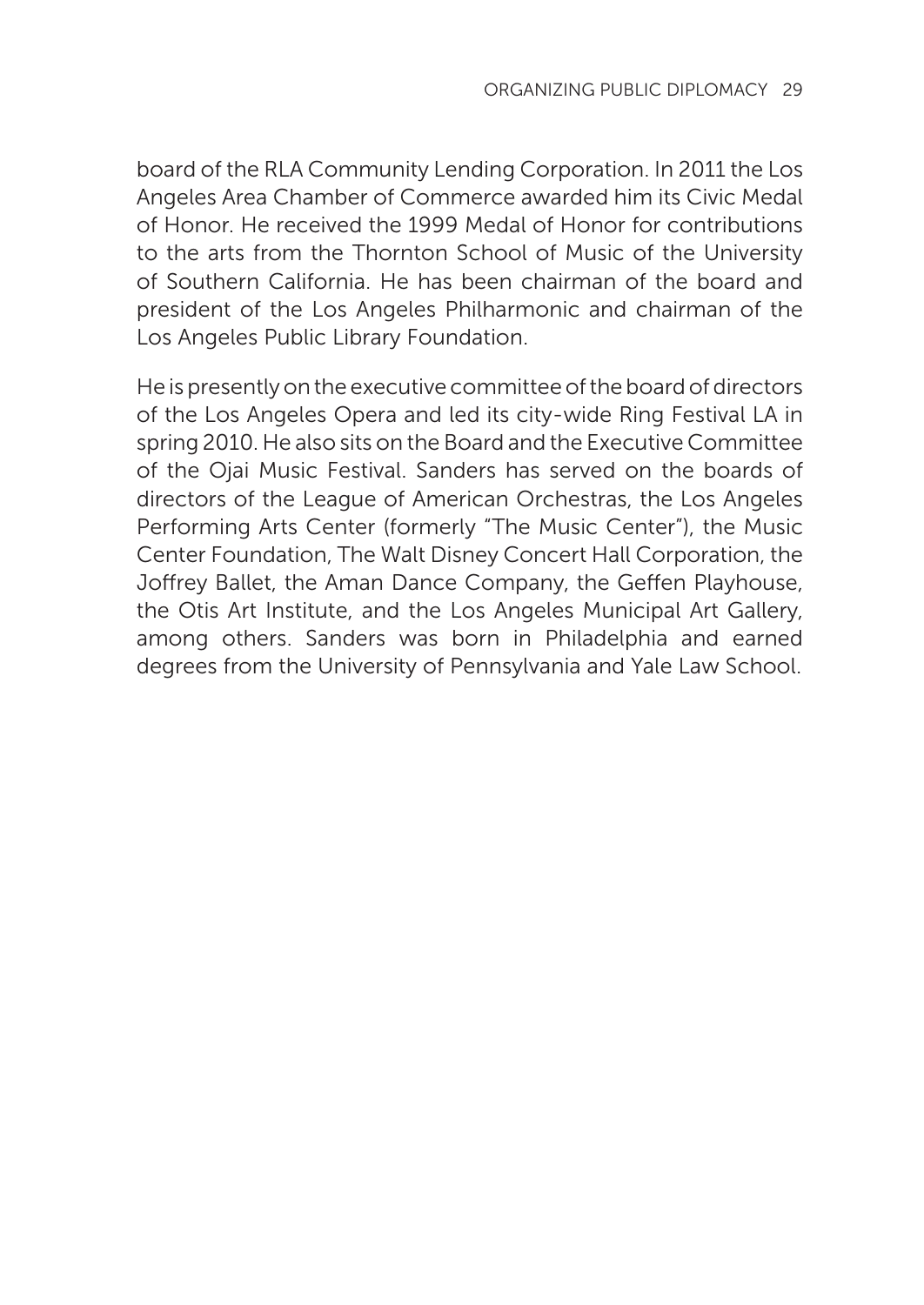#### Other Papers in the CPD Perspectives on Public Diplomacy Series

All papers in the CPD Perspectives series are available for free on the Center's website (www.uscpublicdiplomacy.org). To purchase any of the publications below in hard copy, please contact: cpd@usc.edu.

- 2018/1 From Crawling to Walking: Progress is Evaluating the Effectiveness of Public Diplomacy: Lessons Learned from NATO by Barbora Maronkova
- 2017/3 The Floating Tree: Crafting Resilient State Narratives in Post-Truth Environments by Vivan S. Walker
- 2017/2 Sino-Vatican Faith Diplomacy: Mapping the Factors Affecting Bilateral Relations by Juyan Zhang
- 2017/1 Why the Voice of America Remains a Vital Force in the **World** by Geoffrey Cowan
- 2016/5 The Reem Island Ghost: Framing State Narratives on Terror by Vivian Walker
- 2016/4 The Public Diplomacy of Emerging Powers Part 2: The Case of Indonesia by Ellen Huijgh
- 2016/3 Canadian Public Diplomacy and Nation-Building: Expo 67 and the World Festival of Arts and Entertainment by Kailey Hansson
- 2016/2 Intersections between Public Diplomacy & International Development: Case Studies in Converging Fields by James Pamment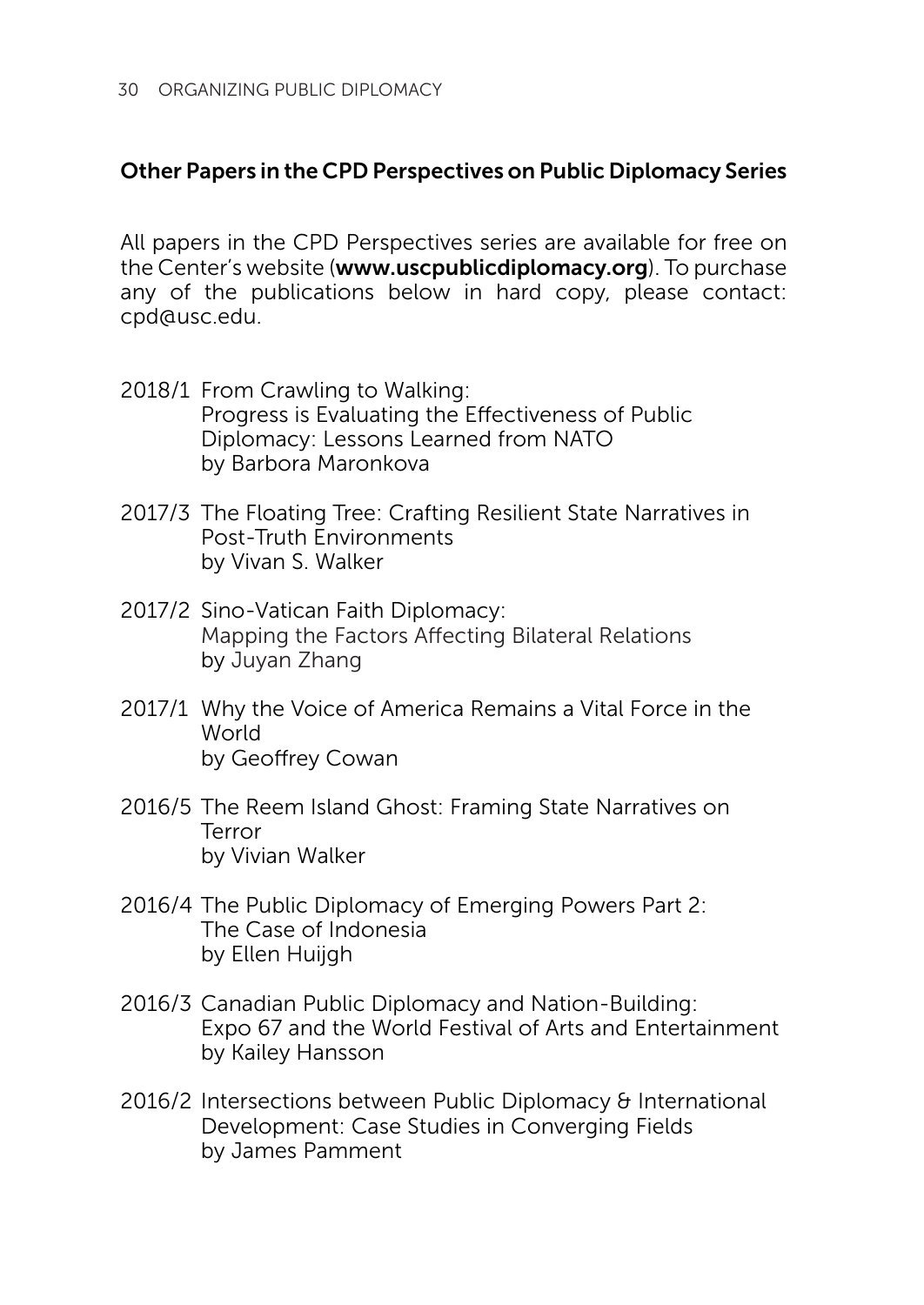- 2016/1 The Public Diplomacy of Emerging Powers, Part 1: The Case of Turkey by Ellen Huijgh and Jordan Warlick
- 2015/7 Public Diplomacy in Global Health:An Annotated Bibliography by Tara Ornstein
- 2015/6 Democratization through Public Diplomacy: An Analysis of the European Parliament's Reaction to the Arab Spring by Michael Reinprecht & Henrietta Levin
- 2015/5 Centers of Gravity in Public Diplomacy: A Case Study of U.S. Efforts in South Africa by Amelia Arsenault
- 2015/4 Public Diplomacy of Multilateral Organizations: The Cases of NATO, EU, and ASEAN by Zhikica Zach Pagovski
- 2015/3 Benghazi: Managing the Message by Vivian Walker
- 2015/2 Soft Power and Public Diplomacy: The Case of the European Union in Brazil by María Luisa Azpíroz
- 2015/1 Distinguishing Cultural Relations from Cultural Diplomacy: The British Council's Relationship with Her Majesty's Government by Tim Rivera
- 2014/3 Confucious Institutes and the Globalization of China's Soft Power with contributions by R.S. Zaharna, Jennifer Hubbert, and Falk Hartig
- 2014/2 De-Americanizing Soft Power Discourse? by Daya Thussu
- 2014/1 Britain's International Broadcasting by Rajesh Mirchandani and Abdullahi Tasiu Abubakar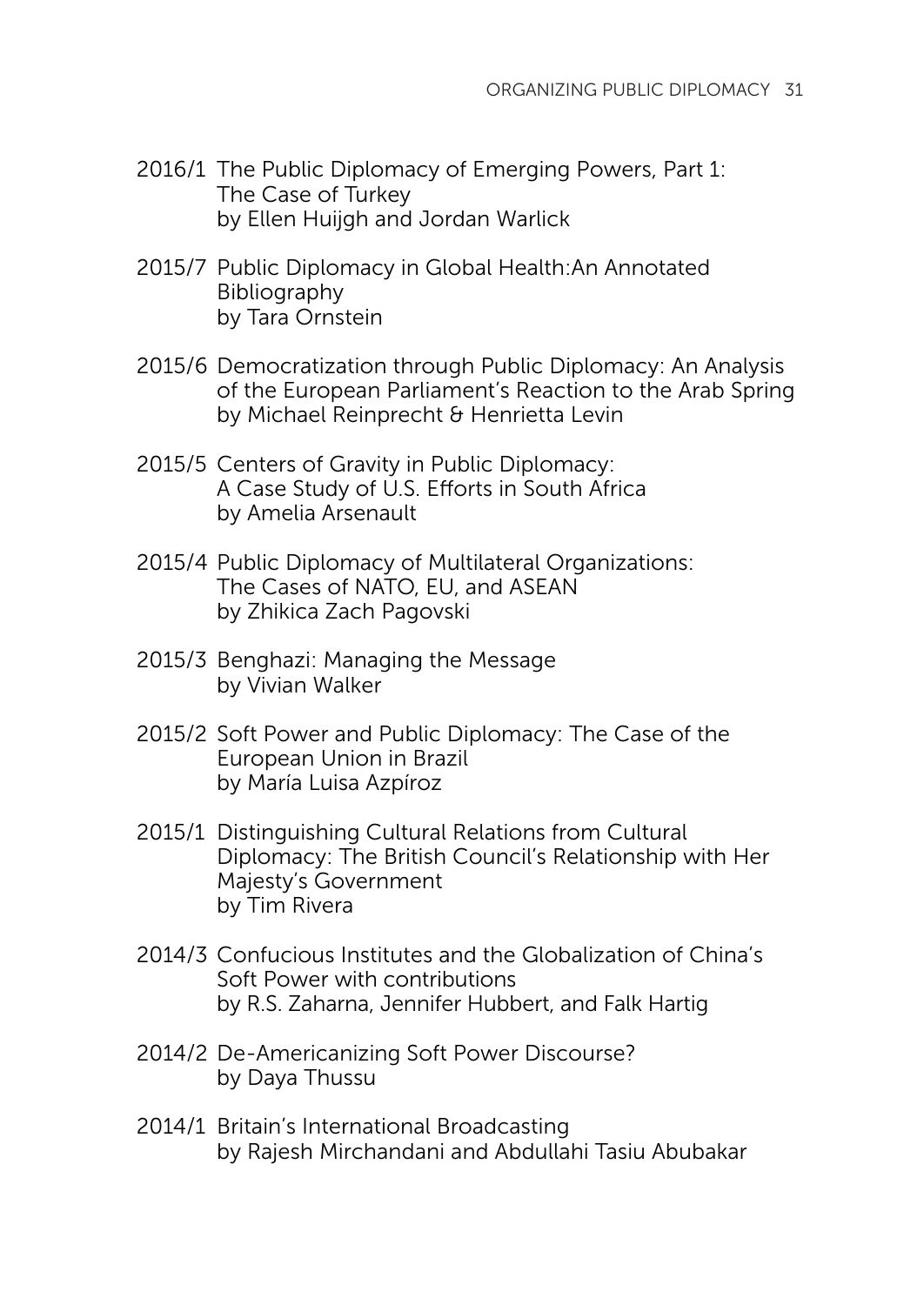- 2013/6 Public Diplomacy and the Media in the Middle East by Philip Seib
- 2013/5 Public Diplomacy in Germany by Claudia Auer and Alice Srugies
- 2013/4 The Syrian Crisis of 1957: A Lesson for the 21<sup>st</sup> Century by Kevin Brown
- 2013/3 "Psychopower" of Cultural Diplomacy in the Information Age by Natalia Grincheva
- 2013/2 Cases in Water Diplomacy Edited by Naomi Leight
- 2013/1 Considering the "Illogical Patchwork": The Broadcasting Board of Governors and U.S. International Broadcasting by Emily T. Metzgar
- 2012/10 Engaging India: Public Diplomacy and Indo American Relations to 1957 by Sarah Ellen Graham
- 2012/9 Silicon Valley's Foreign Policy by Ernest J. Wilson III
- 2012/8 Buddhist Diplomacy: History and Status Quo by Juyan Zhang
- 2012/7 Public Diplomacy and Conflict Resolution: Russia, Georgia and the EU in Abkhazia and South Ossestia by Iskra Kirova
- 2012/6 Practicing Successful Twitter Public Diplomacy: A Model and Case Study of U.S. Efforts in Venezuela by Erika A. Yepsen
- 2012/5 Media Diplomacy and U.S.-China Military-to-Military Cooperation by Thomas A. Hollihan and Zhan Zhang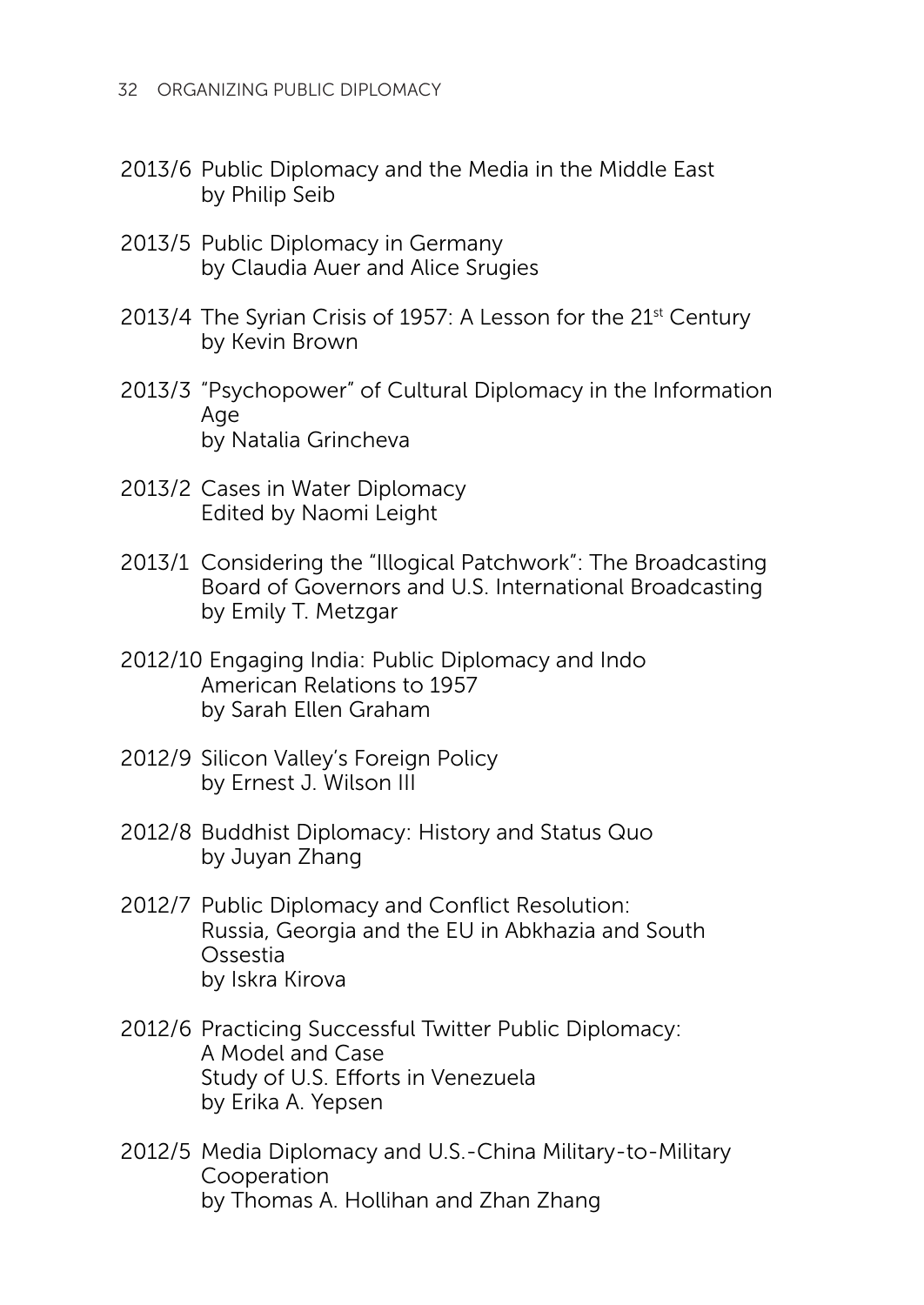- 2012/4 The Cultural Awakening in Public Diplomacy by R.S. Zaharna
- 2012/3 Promoting Japan: One JET at a Time by Emily T. Metzgar
- 2012/2 Experiencing Nation Brands: A Comparative Analysis of Eight National Pavilions at Expo Shanghai in 2010 by Jian Wang and Shaojing Sun
- 2012/1 Hizbullah's Image Management Strategy by Lina Khatib
- 2011/11Public Diplomacy from Below: The 2008 "Pro-China" Demonstrations in Europe and North America by Barry Sautman and Li Ying
- 2011/10 Campaigning for a Seat on the UN Security Council by Caitlin Byrne
- 2011/9 A Resource Guide to Public Diplomacy Evaluation by Robert Banks
- 2011/8 Essays on Faith Diplomacy Edited by Naomi Leight
- 2011/7 A Strategic Approach to U.S. Diplomacy by Barry A. Sanders
- 2011/6 U.S. Public Diplomacy in a Post-9/11 World: From Messaging to Mutuality by Kathy R. Fitzpatrick
- 2011/5 The Hard Truth About Soft Power by Markos Kounalakis and Andras Simonyi
- 2011/4 Challenges for Switzerland's Public Diplomacy: Referendum on Banning Minarets by Johannes Matyassy and Seraina Flury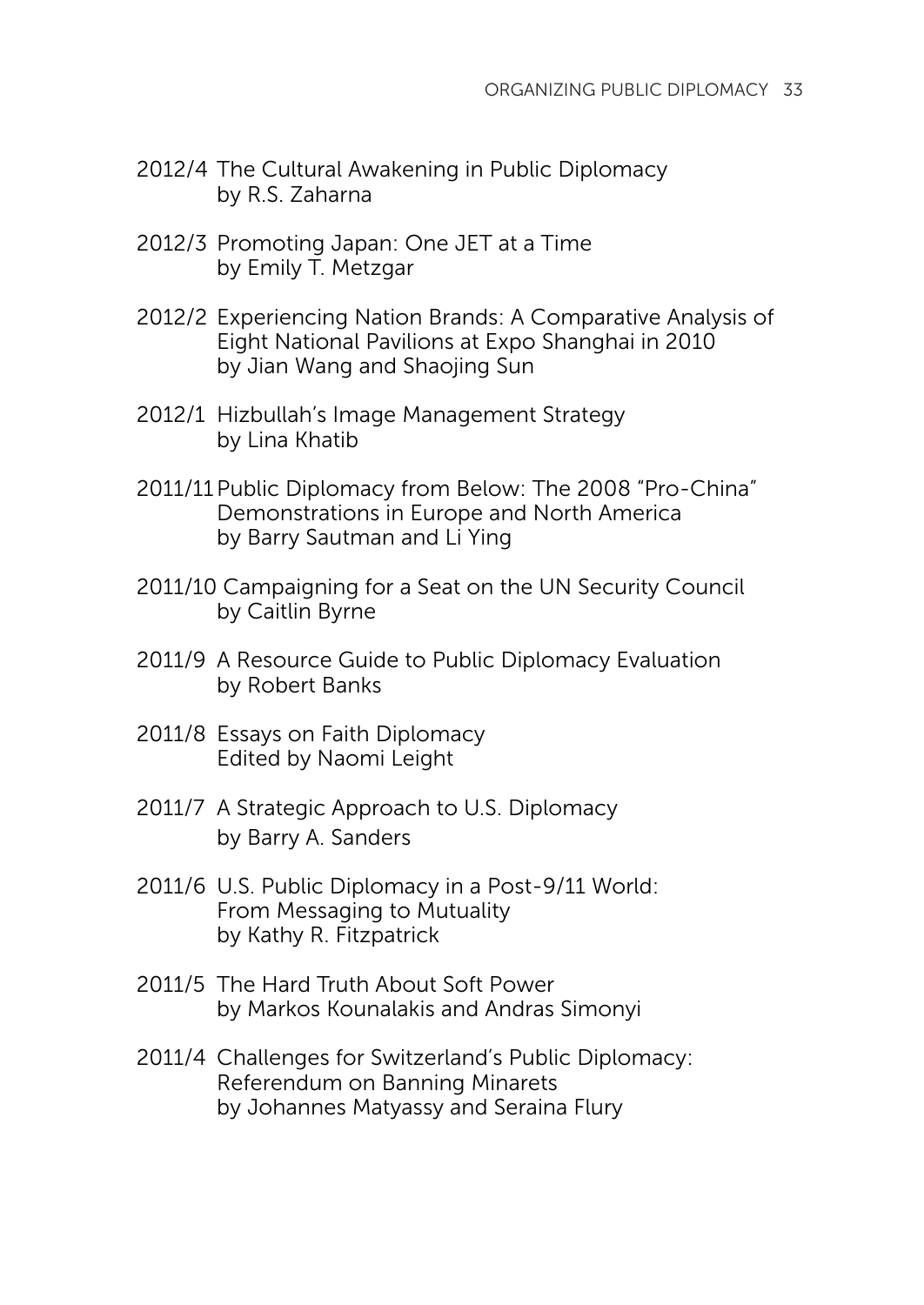- 2011/3 Public Diplomacy of Kosovo: Status Quo, Challenges and **Options** by Martin Wählisch and Behar Xharra
- 2011/2 Public Diplomacy, New Media, and Counterterrorism by Philip Seib
- 2011/1 The Power of the European Union in Global Governance: A Proposal for a New Public Diplomacy El poder de la Unión Europea en el gobierno global: Propuesta para una nueva diplomacia pública by Teresa La Porte
- 2010/4 Spectacle in Copenhagen: Public Diplomacy on Parade by Donna Marie Oglesby
- 2010/3 U.S. Public Diplomacy's Neglected Domestic Mandate by Kathy R. Fitzpatrick
- 2010/2 Mapping the Great Beyond: Identifying Meaningful Networks in Public Diplomacy by Ali Fisher
- 2010/1 Moscow '59: The "Sokolniki Summit" Revisited by Andrew Wulf
- 2009/3 The Kosovo Conflict: U.S. Diplomacy and Western Public Opinion by Mark Smith
- 2009/2 Public Diplomacy: Lessons from the Past by Nicholas J. Cull
- 2009/1 America's New Approach to Africa: AFRICOM and Public Diplomacy by Philip Seib